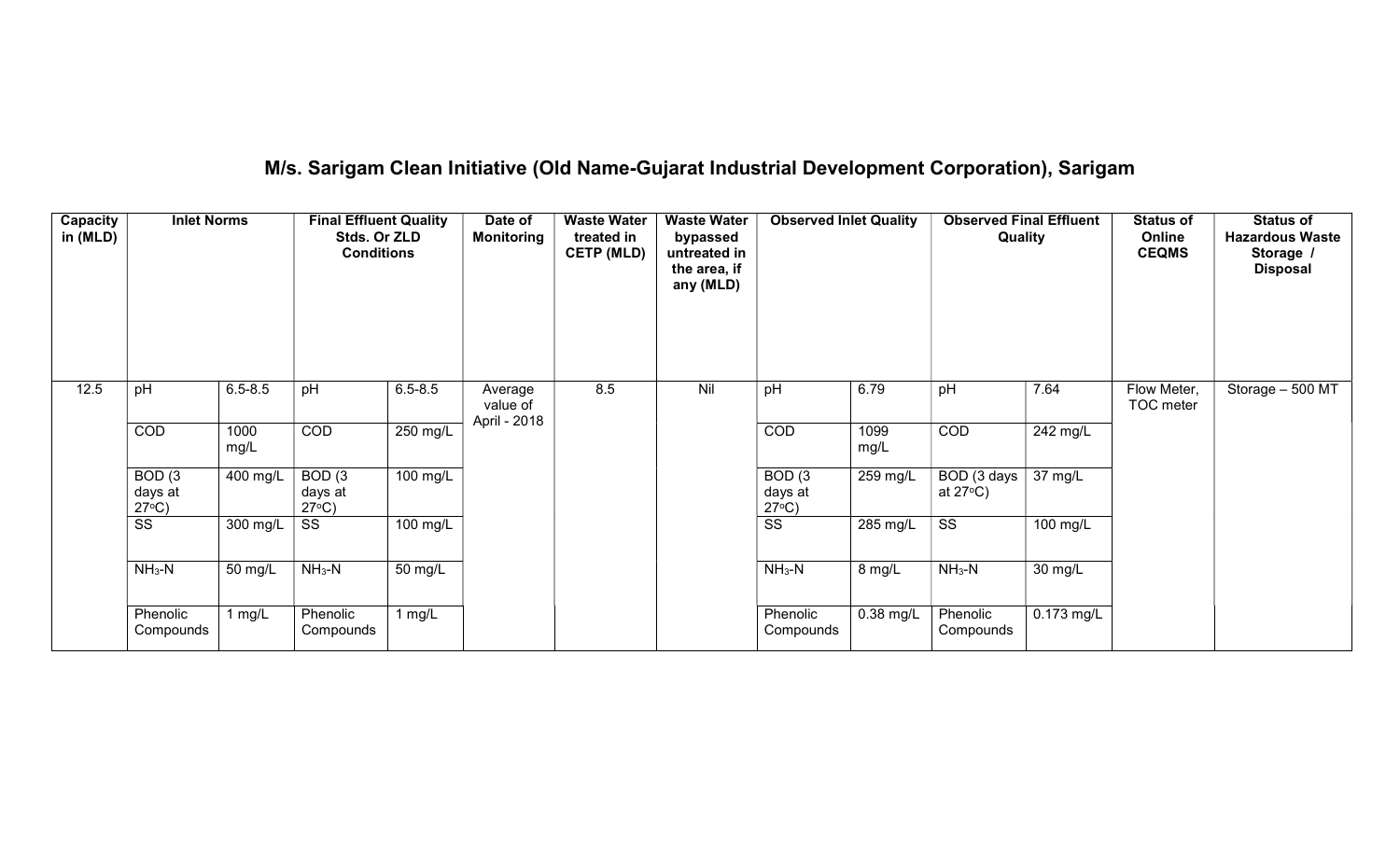## M/s. Vapi Waste & Effluent Management Co. Ltd, Vapi

| Capacity<br>in (MLD) | <b>Inlet Norms</b>    |              | <b>Final Effluent Quality</b><br>Stds. Or ZLD<br><b>Conditions</b> |                    | Date of<br><b>Monitoring</b> | <b>Waste Water</b><br>treated in<br><b>CETP (MLD)</b> | <b>Waste Water</b><br>bypassed<br>untreated in<br>the area, if<br>any (MLD) | <b>Observed Inlet Quality</b> |             | <b>Observed Final Effluent</b><br>Quality |             | <b>Status of</b><br>Online<br><b>CEQMS</b> | <b>Status of</b><br><b>Hazardous Waste</b><br>Storage /<br><b>Disposal</b> |
|----------------------|-----------------------|--------------|--------------------------------------------------------------------|--------------------|------------------------------|-------------------------------------------------------|-----------------------------------------------------------------------------|-------------------------------|-------------|-------------------------------------------|-------------|--------------------------------------------|----------------------------------------------------------------------------|
| 55                   | pH                    | $6.5 - 8.5$  | 0.                                                                 | $6.5 - 8.5$        | Average<br>value of          | 55                                                    | Nil                                                                         | pH                            | 7.88        | pH                                        | 7.62        | pH, Flow<br>Meter, TOC &                   | Storage- 3200 MT                                                           |
|                      | COD                   | 1000<br>mg/L | COD                                                                | $250 \text{ mg/L}$ | April - 2018                 |                                                       |                                                                             | COD                           | 981 mg/L    | COD                                       | 391 mg/L    | DO Meter                                   |                                                                            |
|                      | <b>BOD</b>            | 400 mg/L     | <b>BOD</b>                                                         | 30 mg/L            |                              |                                                       |                                                                             | <b>BOD</b>                    | $230$ mg/L  | <b>BOD</b>                                | 83 mg/L     |                                            |                                                                            |
|                      | SS                    | 300 mg/L     | SS                                                                 | 100 mg/L           |                              |                                                       |                                                                             | SS                            | 445 mg/L    | SS                                        | 84 mg/L     |                                            |                                                                            |
|                      | $NH3-N$               | 50 mg/L      | $NH3-N$                                                            | 50 mg/L            |                              |                                                       |                                                                             | $NH3-N$                       | 72 mg/L     | $NH3-N$                                   | 73 mg/L     |                                            |                                                                            |
|                      | Phenolic<br>Compounds | 1 $mg/L$     | Phenolic<br>Compounds                                              | 1 $mg/L$           |                              |                                                       |                                                                             | Phenolic<br>Compounds         | $0.73$ mg/L | Phenolic<br>Compounds                     | $0.35$ mg/L |                                            |                                                                            |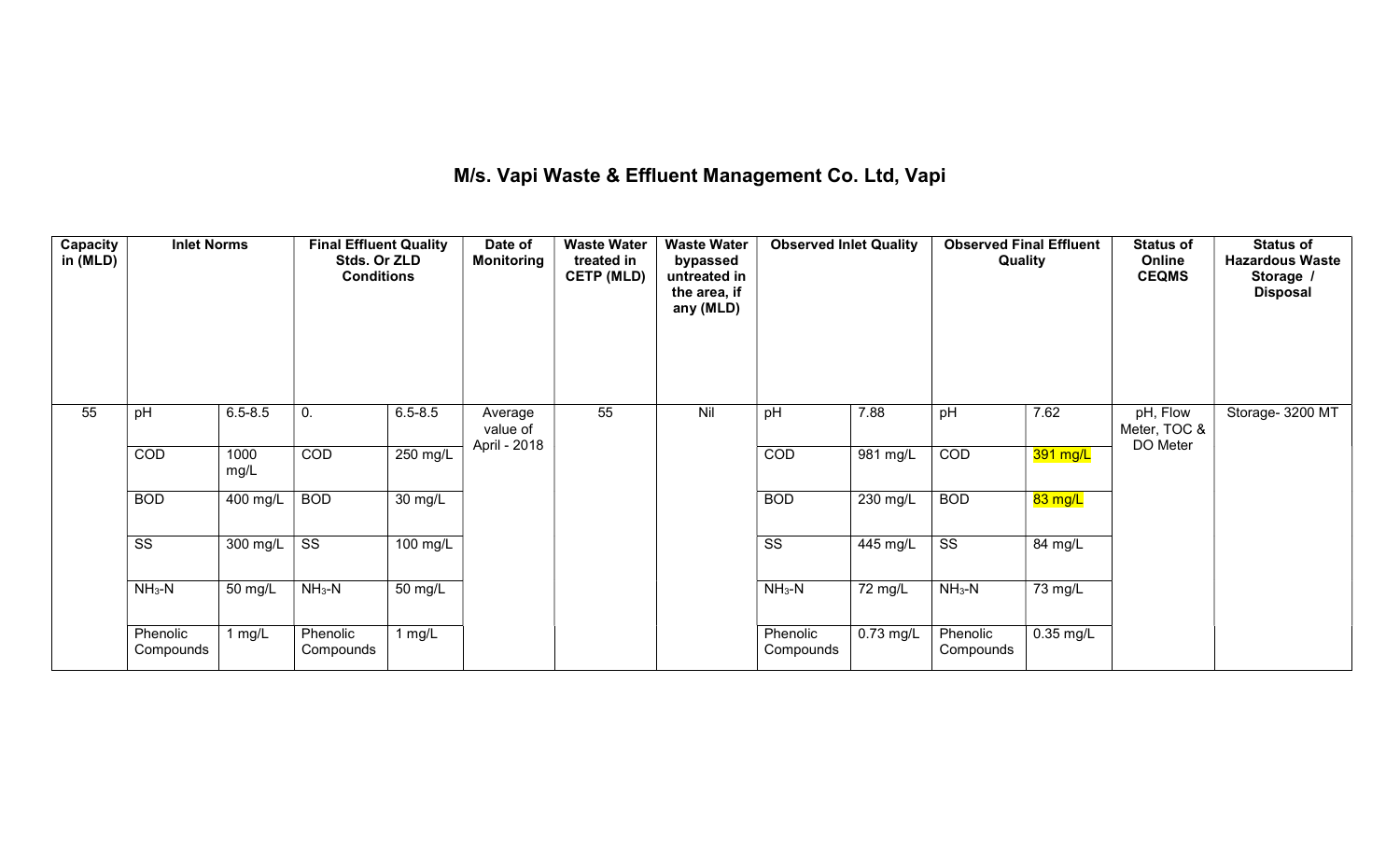# M/s. Sachin Infra Environment Ltd., GIDC-Sachin, Surat

| Capacity<br>in (MLD) | <b>Inlet Norms</b>    |                  | <b>Final Effluent Quality</b><br>Stds. Or ZLD<br><b>Conditions</b> |                      | Date of<br>Monitoring | <b>Waste Water</b><br>treated in<br><b>CETP (MLD)</b> | <b>Waste Water</b><br>bypassed<br>untreated in<br>the area, if<br>any (MLD) | <b>Observed Inlet Quality</b> |                    | <b>Observed Final Effluent</b><br>Quality |                      | <b>Status of</b><br>Online<br><b>CEQMS</b> | <b>Status of</b><br><b>Hazardous Waste</b><br>Storage /<br><b>Disposal</b> |
|----------------------|-----------------------|------------------|--------------------------------------------------------------------|----------------------|-----------------------|-------------------------------------------------------|-----------------------------------------------------------------------------|-------------------------------|--------------------|-------------------------------------------|----------------------|--------------------------------------------|----------------------------------------------------------------------------|
| 50                   | pH                    | Not<br>Furnished | pH                                                                 | $6.5 - 8.5$          | Average<br>value of   | 40                                                    | Nil                                                                         | pH                            | 7.07               | pH                                        | 7.94                 | pH, Flow<br>Meter, TOC                     | Storage - 275 MT                                                           |
|                      | COD                   | 1000<br>mg/L     | COD                                                                | $250$ mg/L           | April - 2018          |                                                       |                                                                             | COD                           | 1600 mg/L          | COD                                       | $280$ mg/L           |                                            |                                                                            |
|                      | <b>BOD</b>            | 400 mg/L         | <b>BOD</b>                                                         | $\overline{30}$ mg/L |                       |                                                       |                                                                             | <b>BOD</b>                    | $475 \text{ mg/L}$ | <b>BOD</b>                                | $\overline{28}$ mg/L |                                            |                                                                            |
|                      | SS                    | 300 mg/L $\vert$ | SS                                                                 | 100 mg/L             |                       |                                                       |                                                                             | $\overline{\text{ss}}$        | 292 mg/L           | SS                                        | 72 mg/L              |                                            |                                                                            |
|                      | $NH3-N$               | 50 mg/L          | $NH3-N$                                                            | 50 mg/L              |                       |                                                       |                                                                             | $NH3-N$                       | 54 mg/L            | $NH3-N$                                   | 35 mg/L              |                                            |                                                                            |
|                      | Phenolic<br>Compounds | 1 mg/L           | Phenolic<br>Compounds                                              | $\overline{01}$ mg/L |                       |                                                       |                                                                             | Phenolic<br>Compounds         | $0.27$ mg/L        | Phenolic<br>Compounds                     | $0.13$ mg/L          |                                            |                                                                            |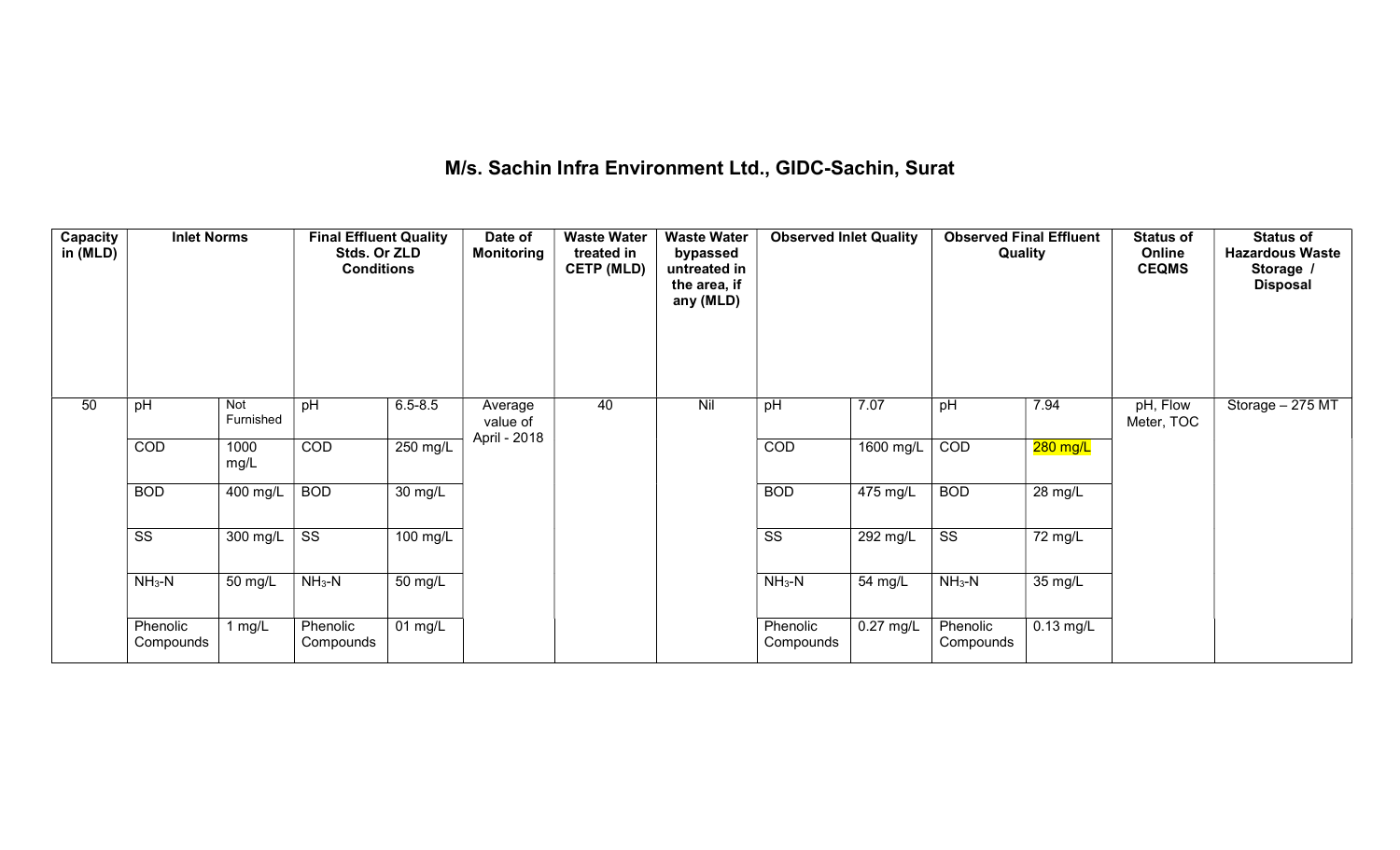## M/s. Globe Enviro Care Ltd. [chemical units], GIDC-Sachin, Surat

| Capacity<br>in (MLD) | <b>Inlet Norms</b>     |              | <b>Final Effluent Quality</b><br>Stds. Or ZLD<br><b>Conditions</b> |                      | Date of<br><b>Monitoring</b>        | <b>Waste Water</b><br>treated in<br><b>CETP (MLD)</b> | <b>Waste Water</b><br>bypassed<br>untreated in<br>the area, if<br>any (MLD) | <b>Observed Inlet Quality</b> |                       | <b>Observed Final Effluent</b><br>Quality |                      | <b>Status of</b><br>Online<br><b>CEQMS</b> | <b>Status of</b><br><b>Hazardous Waste</b><br>Storage /<br><b>Disposal</b> |
|----------------------|------------------------|--------------|--------------------------------------------------------------------|----------------------|-------------------------------------|-------------------------------------------------------|-----------------------------------------------------------------------------|-------------------------------|-----------------------|-------------------------------------------|----------------------|--------------------------------------------|----------------------------------------------------------------------------|
| 0.50                 | pH                     | 6.5 to 8.5   | pH                                                                 | 6.5 to 8.5           | Average<br>value of<br>April - 2018 | 0.35                                                  | Nil                                                                         | pH                            | 7.64                  | pH                                        | 7.24                 | pH, TOC,<br>TSS, Flow<br>meter             | Storage - 20 MT<br>Disposed - 21 MT                                        |
|                      | COD                    | 3000<br>mg/L | COD                                                                | 250 mg/L             |                                     |                                                       |                                                                             | COD                           | $1700$ mg/L           | COD                                       | $290$ mg/L           |                                            |                                                                            |
|                      | <b>BOD</b>             | 1200<br>mg/L | <b>BOD</b>                                                         | $\overline{30}$ mg/L |                                     |                                                       |                                                                             | <b>BOD</b>                    | $\overline{495}$ mg/L | <b>BOD</b>                                | 29 mg/L              |                                            |                                                                            |
|                      | $\overline{\text{ss}}$ | 300 mg/L     | $\overline{\text{ss}}$                                             | $100$ mg/L           |                                     |                                                       |                                                                             | $\overline{\text{SS}}$        | 236 mg/L              | $\overline{\text{ss}}$                    | $\overline{92}$ mg/L |                                            |                                                                            |
|                      | $NH3-N$                | 50 mg/L      | $NH3-N$                                                            | 50 mg/L              |                                     |                                                       |                                                                             | $NH3-N$                       | 56 mg/L               | $NH3-N$                                   | 34 mg/L              |                                            |                                                                            |
|                      | Phenolic<br>Compounds  | 1 $mg/L$     | Phenolic<br>Compounds                                              | 1 $mg/L$             |                                     |                                                       |                                                                             | Phenolic<br>Compounds         | $0.63$ mg/L           | Phenolic<br>Compounds                     | $0.45$ mg/L          |                                            |                                                                            |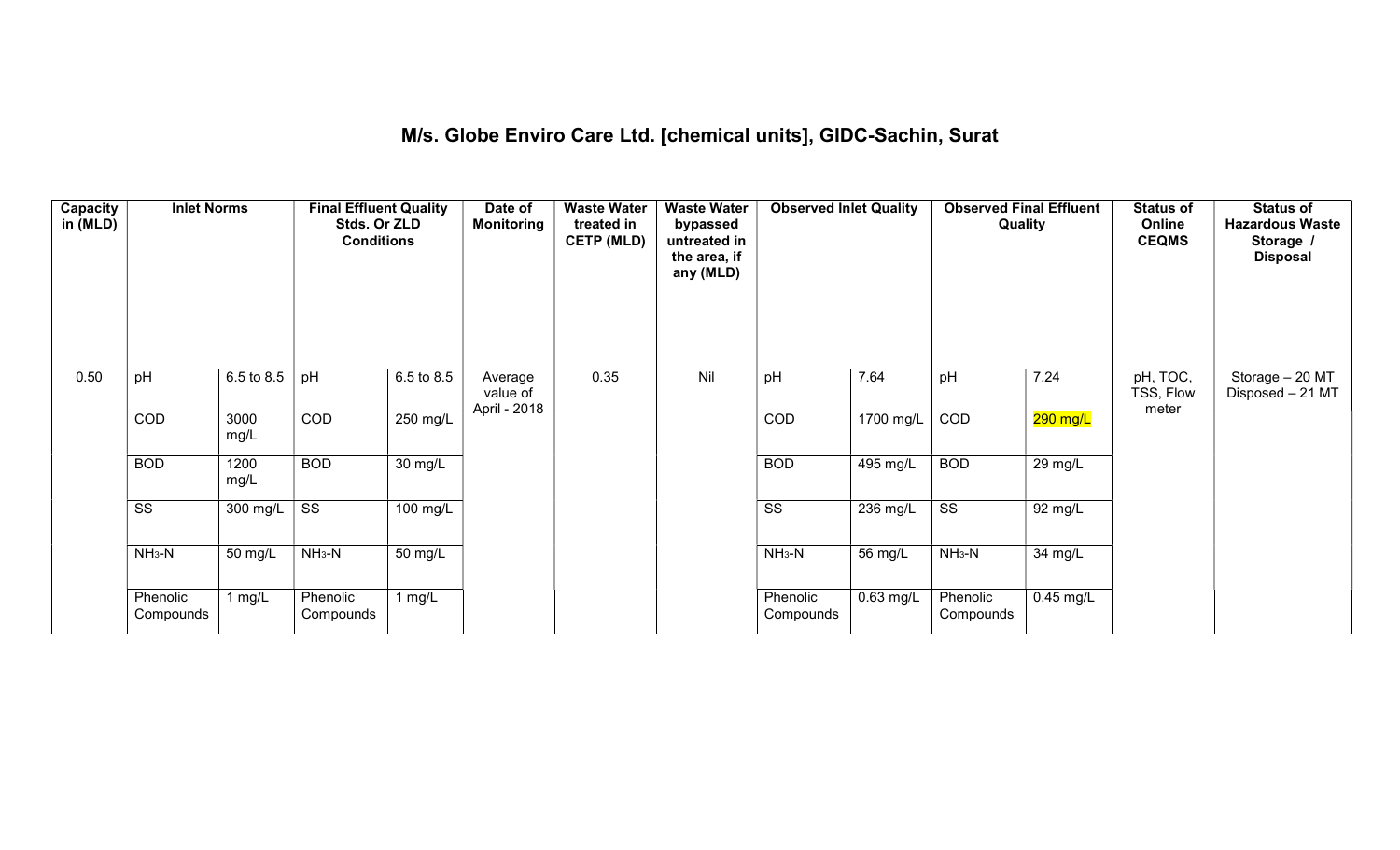## M/s. Pandesara Infrastructure Ltd.,GIDC-Pandesara, Surat

| Capacity<br>in (MLD) | <b>Inlet Norms</b>     |                              | <b>Final Effluent Quality</b><br>Stds. Or ZLD<br><b>Conditions</b> |             | Date of<br>Monitoring | <b>Waste Water</b><br>treated in<br><b>CETP (MLD)</b> | <b>Waste Water</b><br>bypassed<br>untreated in<br>the area, if<br>any (MLD) | <b>Observed Inlet Quality</b> |                       | <b>Observed Final Effluent</b><br>Quality |                      | <b>Status of</b><br>Online<br><b>CEQMS</b> | <b>Status of</b><br><b>Hazardous Waste</b><br>Storage /<br><b>Disposal</b> |
|----------------------|------------------------|------------------------------|--------------------------------------------------------------------|-------------|-----------------------|-------------------------------------------------------|-----------------------------------------------------------------------------|-------------------------------|-----------------------|-------------------------------------------|----------------------|--------------------------------------------|----------------------------------------------------------------------------|
| 100                  | pH                     | $6.5 - 8.5$                  | pH                                                                 | $6.5 - 8.5$ | Average<br>value of   | 88                                                    | Nil                                                                         | pH                            | 7.71                  | pH                                        | 7.83                 | pH, Flow<br>Meter, TOC,<br><b>COD</b>      | Storage - 40 MT                                                            |
|                      | COD                    | 1000<br>mg/L                 | COD                                                                | 250 mg/L    | April - 2018          |                                                       |                                                                             | COD                           | $1071$ mg/L           | COD                                       | $262$ mg/L           |                                            | Disposal - 830 MT                                                          |
|                      | <b>BOD</b>             | 400 mg/L                     | <b>BOD</b>                                                         | 30 mg/L     |                       |                                                       |                                                                             | <b>BOD</b>                    | 305 mg/L              | <b>BOD</b>                                | $\overline{28}$ mg/L |                                            |                                                                            |
|                      | $\overline{\text{ss}}$ | 300 mg/L                     | $\overline{\text{ss}}$                                             | 100 mg/L    |                       |                                                       |                                                                             | $\overline{\text{ss}}$        | $\overline{120}$ mg/L | $\overline{\text{ss}}$                    | 18 mg/L              |                                            |                                                                            |
|                      | $NH3-N$                | 50 mg/L                      | $NH3-N$                                                            | 50 mg/L     |                       |                                                       |                                                                             | $NH3-N$                       | 30 mg/L               | $NH3-N$                                   | 15 mg/L              |                                            |                                                                            |
|                      | Phenolic<br>Compounds  | $\overline{0}1 \text{ mg/L}$ | Phenolic<br>Compounds                                              | 01 mg/L     |                       |                                                       |                                                                             | Phenolic<br>Compounds         | $0.58$ mg/L           | Phenolic<br>Compounds                     | $0.33$ mg/L          |                                            |                                                                            |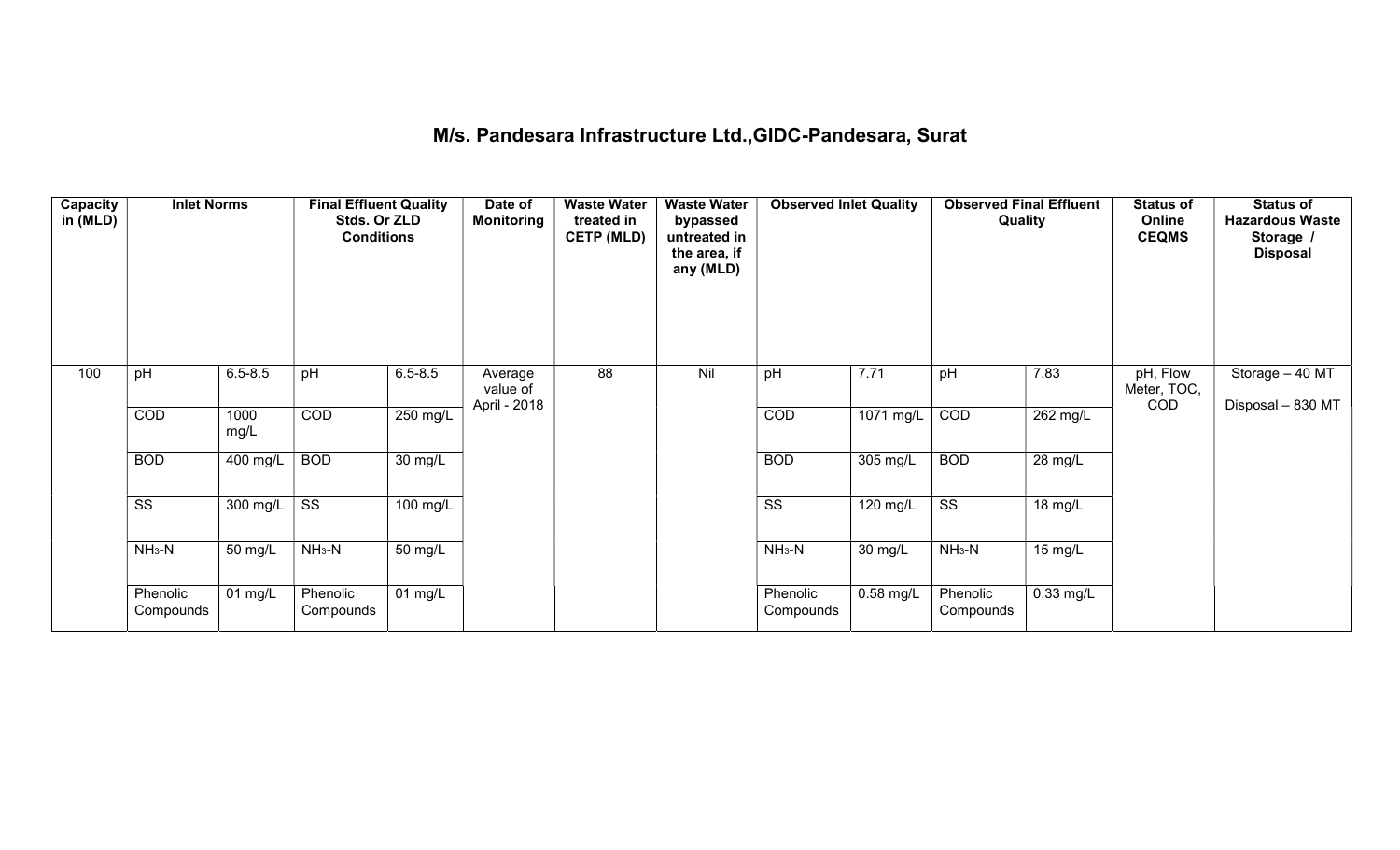## M/s. Palsana Enviro Protection Ltd.,(PEPL),Kadodara, Surat

| Capacity<br>in (MLD) | <b>Inlet Norms</b>     |              | <b>Final Effluent Quality</b><br>Stds. Or ZLD<br><b>Conditions</b> |                       | Date of<br><b>Monitoring</b>        | <b>Waste Water</b><br>treated in<br><b>CETP (MLD)</b> | <b>Waste Water</b><br>bypassed<br>untreated in<br>the area, if<br>any (MLD) | <b>Observed Inlet Quality</b> |             | <b>Observed Final Effluent</b><br><b>Quality</b> |                       | <b>Status of</b><br>Online<br><b>CEQMS</b> | <b>Status of</b><br><b>Hazardous Waste</b><br>Storage /<br><b>Disposal</b> |
|----------------------|------------------------|--------------|--------------------------------------------------------------------|-----------------------|-------------------------------------|-------------------------------------------------------|-----------------------------------------------------------------------------|-------------------------------|-------------|--------------------------------------------------|-----------------------|--------------------------------------------|----------------------------------------------------------------------------|
| 100                  | pH                     | 6.5 to 8.5   | pH                                                                 | 6.5 to 8.5            | Average<br>value of<br>April - 2018 | 95                                                    | Nil                                                                         | pH                            | 8.20        | pH                                               | 8.26                  | pH, Flow<br>Meter, COD,<br>BOD, TSS        | Storage- 550 MT<br>Disposed - 52.79<br>MT                                  |
|                      | COD                    | 1000<br>mg/L | COD                                                                | 250 mg/L              |                                     |                                                       |                                                                             | COD                           | 1606 mg/L   | COD                                              | $\overline{270}$ mg/L |                                            |                                                                            |
|                      | <b>BOD</b>             | 400 mg/L     | <b>BOD</b>                                                         | $\overline{30}$ mg/L  |                                     |                                                       |                                                                             | <b>BOD</b>                    | 405 mg/L    | <b>BOD</b>                                       | 30 mg/L               |                                            |                                                                            |
|                      | $\overline{\text{ss}}$ | 300 mg/L     | $\overline{\text{ss}}$                                             | $\overline{100}$ mg/L |                                     |                                                       |                                                                             | $\overline{\text{SS}}$        | $194$ mg/L  | $\overline{\text{ss}}$                           | 56 mg/L               |                                            |                                                                            |
|                      | $NH3-N$                | 50 mg/L      | $NH3-N$                                                            | 50 mg/L               |                                     |                                                       |                                                                             | $NH3-N$                       | 39 mg/L     | $NH3-N$                                          | 16 mg/L               |                                            |                                                                            |
|                      | Phenolic<br>Compounds  | 1 $mg/L$     | Phenolic<br>Compounds                                              | 1 $mg/L$              |                                     |                                                       |                                                                             | Phenolic<br>Compounds         | $0.71$ mg/L | Phenolic<br>Compounds                            | $0.31$ mg/L           |                                            |                                                                            |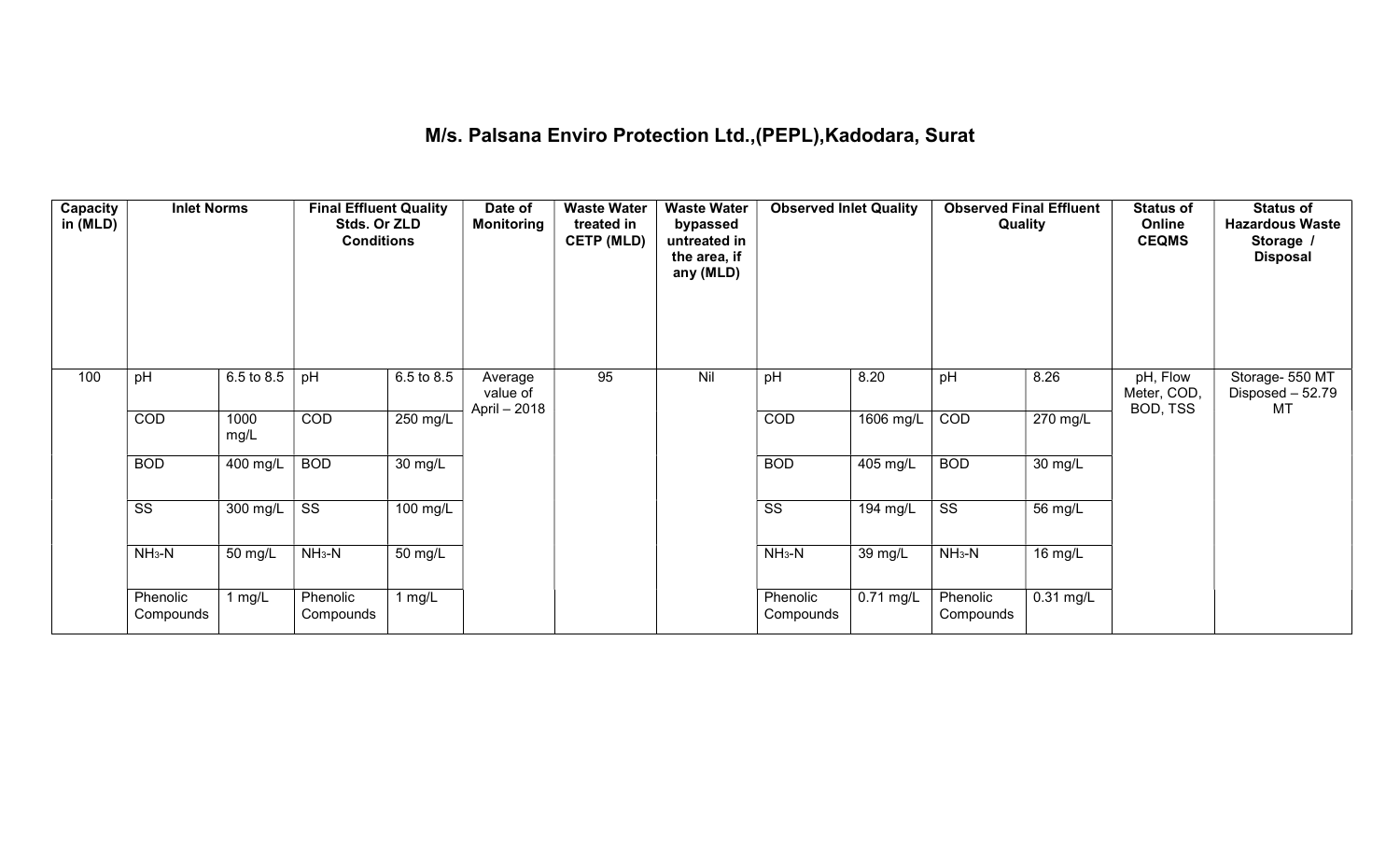#### M/s. New Palsana Industrial Co. Op. Society Ltd., Palsana, Surat

| Capacity<br>in (MLD) | <b>Inlet Norms</b>     |                       | <b>Final Effluent Quality</b><br>Stds. Or ZLD<br><b>Conditions</b> |                       | Date of<br><b>Monitoring</b>        | <b>Waste Water</b><br>treated in<br><b>CETP (MLD)</b> | <b>Waste Water</b><br>bypassed<br>untreated in<br>the area, if<br>any (MLD) | <b>Observed Inlet Quality</b> |             | <b>Observed Final Effluent</b><br><b>Quality</b> |                       | <b>Status of</b><br>Online<br><b>CEQMS</b> | <b>Status of</b><br><b>Hazardous Waste</b><br>Storage /<br><b>Disposal</b> |
|----------------------|------------------------|-----------------------|--------------------------------------------------------------------|-----------------------|-------------------------------------|-------------------------------------------------------|-----------------------------------------------------------------------------|-------------------------------|-------------|--------------------------------------------------|-----------------------|--------------------------------------------|----------------------------------------------------------------------------|
| 45                   | pH                     | $6.5 - 8.5$           | pH                                                                 | $6.5 - 8.5$           | Average<br>value of<br>April - 2018 | $\overline{22}$                                       | Nil                                                                         | pH                            | 7.92        | pH                                               | 7.89                  | pH, Flow<br>meter, COD,<br>BOD, TSS        | Storage -50 MT<br>Disposal - 654 MT                                        |
|                      | COD                    | 1000<br>mg/L          | COD                                                                | $250$ mg/L            |                                     |                                                       |                                                                             | <b>COD</b>                    | 1320 mg/L   | COD                                              | $\overline{192}$ mg/L |                                            |                                                                            |
|                      | <b>BOD</b>             | $\overline{400}$ mg/L | <b>BOD</b>                                                         | $\overline{30}$ mg/L  |                                     |                                                       |                                                                             | <b>BOD</b>                    | 395 mg/L    | <b>BOD</b>                                       | $\overline{28}$ mg/L  |                                            |                                                                            |
|                      | $\overline{\text{ss}}$ | 300 mg/L              | $\overline{\text{ss}}$                                             | $\overline{560}$ mg/L |                                     |                                                       |                                                                             | $\overline{\text{ss}}$        | 224 mg/L    | $\overline{\text{ss}}$                           | 8 mg/L                |                                            |                                                                            |
|                      | $NH3-N$                | 50 mg/L               | $NH3-N$                                                            | 50 mg/L               |                                     |                                                       |                                                                             | $NH3-N$                       | 48 mg/L     | $NH_3-N$                                         | 12 mg/L               |                                            |                                                                            |
|                      | Phenolic<br>Compounds  | 1 mg/ $L$             | Phenolic<br>Compounds                                              | 1 $mg/L$              |                                     |                                                       |                                                                             | Phenolic<br>Compounds         | $0.48$ mg/L | Phenolic<br>Compounds                            | $0.17$ mg/L           |                                            |                                                                            |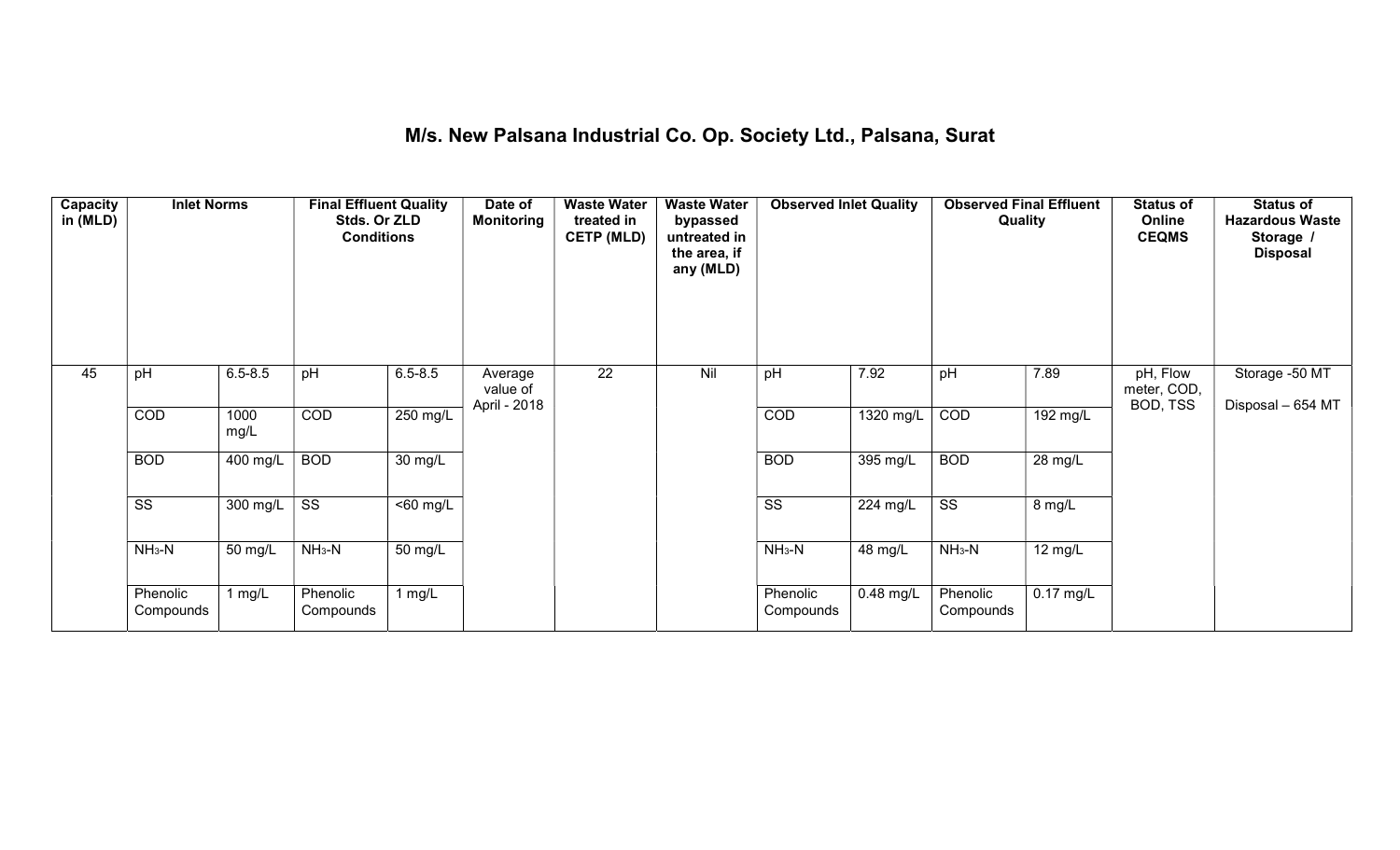#### M/s. Gujarat Eco Textile Park Pvt Ltd, Palsana, Surat

| Capacity<br>in (MLD) | <b>Inlet Norms</b>     |              | <b>Final Effluent Quality</b><br>Stds. Or ZLD<br><b>Conditions</b> |                       | Date of<br><b>Monitoring</b> | <b>Waste Water</b><br>treated in<br><b>CETP (MLD)</b> | <b>Waste Water</b><br>bypassed<br>untreated in<br>the area, if<br>any (MLD) | <b>Observed Inlet Quality</b> |                    | <b>Observed Final Effluent</b><br>Quality |             | <b>Status of</b><br>Online<br><b>CEQMS</b> | <b>Status of</b><br><b>Hazardous Waste</b><br>Storage /<br><b>Disposal</b> |
|----------------------|------------------------|--------------|--------------------------------------------------------------------|-----------------------|------------------------------|-------------------------------------------------------|-----------------------------------------------------------------------------|-------------------------------|--------------------|-------------------------------------------|-------------|--------------------------------------------|----------------------------------------------------------------------------|
| 60                   | pH                     | $6.5 - 8.5$  | pH                                                                 | 6.5 to 8.5            | Average<br>value of          | 35                                                    | Nil                                                                         | pH                            | 8.02               | pH                                        | 7.99        | pH, Flow<br>Meter, COD<br>Meter            | Storage - 80 MT                                                            |
|                      | COD                    | 1000<br>mg/L | COD                                                                | 250 mg/L              | April - 2018                 |                                                       |                                                                             | COD                           | $878$ mg/L         | COD                                       | 205 mg/L    | including<br><b>TOC</b>                    | Disposal - 286 MT                                                          |
|                      | <b>BOD</b>             | 400 mg/L     | <b>BOD</b>                                                         | $\overline{100}$ mg/L |                              |                                                       |                                                                             | <b>BOD</b>                    | 205 mg/L           | <b>BOD</b>                                | 30 mg/L     |                                            |                                                                            |
|                      | $\overline{\text{ss}}$ | 300 mg/L     | $\overline{\text{ss}}$                                             | $\overline{560}$ mg/L |                              |                                                       |                                                                             | $\overline{\text{ss}}$        | $130 \text{ mg/L}$ | $\overline{\text{ss}}$                    | 22 mg/L     |                                            |                                                                            |
|                      | $NH3-N$                | 50 mg/L      | $NH_3-N$                                                           | 50 mg/L               |                              |                                                       |                                                                             | $NH3-N$                       | 36 mg/L            | $NH3-N$                                   | 12 mg/L     |                                            |                                                                            |
|                      | Phenolic<br>Compounds  |              | Phenolic<br>Compounds                                              | 1 $mg/L$              |                              |                                                       |                                                                             | Phenolic<br>Compounds         | $0.21$ mg/L        | Phenolic<br>Compounds                     | $0.53$ mg/L |                                            |                                                                            |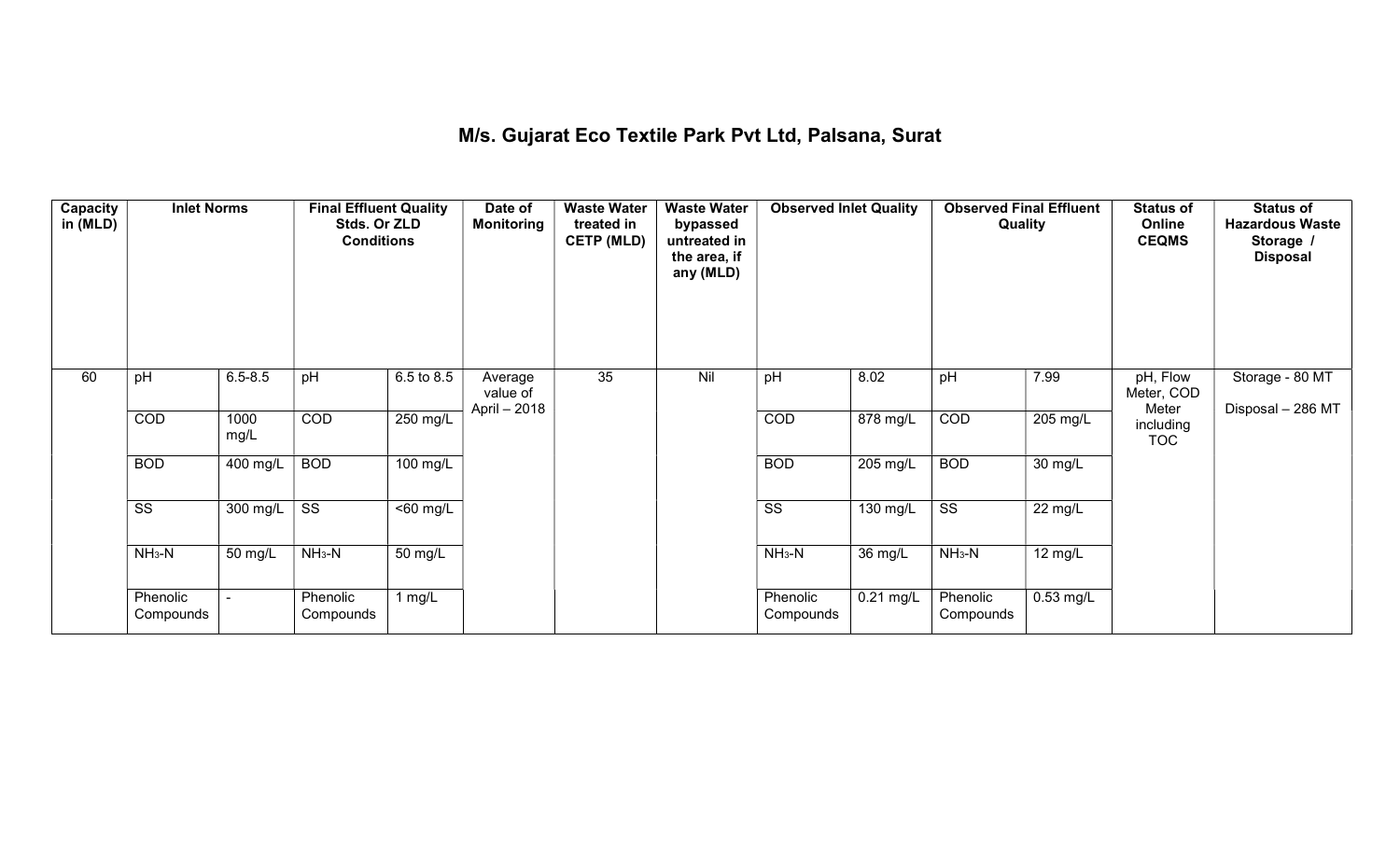#### M/s. Fairdeal Textile Parks Pvt. Ltd, Kosamaba, Surat

| Capacity<br>in (MLD) | <b>Inlet Norms</b>     |                          | <b>Final Effluent Quality</b><br>Stds. Or ZLD<br><b>Conditions</b> |                       | Date of<br><b>Monitoring</b> | <b>Waste Water</b><br>treated in<br><b>CETP (MLD)</b> | <b>Waste Water</b><br>bypassed<br>untreated in<br>the area, if<br>any (MLD) | Ob<br>served Inlet Quality |                          | <b>Observed Final Effluent</b><br>Quality | <b>Status of</b><br>Online<br><b>CEQMS</b> | <b>Status of</b><br><b>Hazardous Waste</b><br>Storage /<br><b>Disposal</b> |
|----------------------|------------------------|--------------------------|--------------------------------------------------------------------|-----------------------|------------------------------|-------------------------------------------------------|-----------------------------------------------------------------------------|----------------------------|--------------------------|-------------------------------------------|--------------------------------------------|----------------------------------------------------------------------------|
| 2.25                 | pH                     |                          | pH                                                                 | 6.5 to 8.5            | No visit in<br>the month     | 1.00                                                  | Nil                                                                         | pH                         |                          | pH<br>۰                                   | pH, Flow<br>Meter                          |                                                                            |
|                      | COD                    | $500$ mg/L               | COD                                                                | 100 mg/L              | of April-<br>2018            |                                                       |                                                                             | COD                        | $\blacksquare$           | COD<br>$\sim$                             |                                            |                                                                            |
|                      | <b>BOD</b>             | $200$ mg/L               | <b>BOD</b>                                                         | $\overline{30}$ mg/L  |                              |                                                       |                                                                             | <b>BOD</b>                 | $\blacksquare$           | <b>BOD</b><br>$\overline{\phantom{0}}$    |                                            |                                                                            |
|                      | $\overline{\text{ss}}$ | $\overline{\phantom{0}}$ | $\overline{\text{ss}}$                                             | $\overline{560}$ mg/L |                              |                                                       |                                                                             | $\overline{\text{ss}}$     | $\overline{\phantom{0}}$ | $\overline{\text{ss}}$<br>$\blacksquare$  |                                            |                                                                            |
|                      | $NH3-N$                | ٠                        | $NH3-N$                                                            | 50 mg/L               |                              |                                                       |                                                                             | $NH3-N$                    | $\sim$                   | $NH3-N$<br>$\sim$                         |                                            |                                                                            |
|                      | Phenolic<br>Compounds  |                          | Phenolic<br>Compounds                                              | 1 $mg/L$              |                              |                                                       |                                                                             | Phenolic<br>Compounds      |                          | Phenolic<br>Compounds                     |                                            |                                                                            |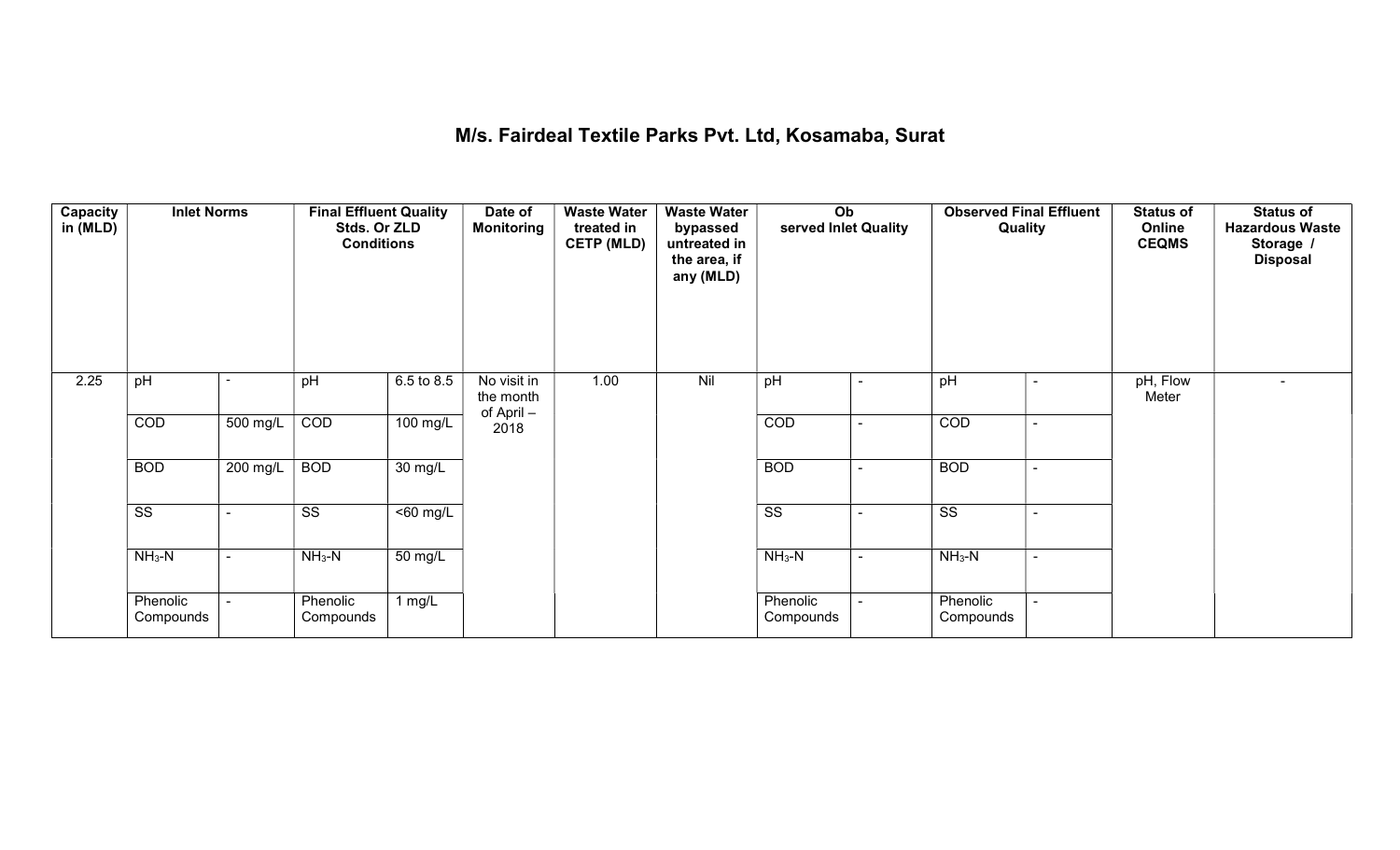# M/s. Panoli Enviro Technology Ltd., GIDC-Panoil, Bharuch

| Capacity<br>in (MLD) | <b>Inlet Norms</b>     |              | <b>Final Effluent Quality</b><br>Stds. Or ZLD<br><b>Conditions</b> |             | Date of<br>Monitoring | <b>Waste Water</b><br>treated in<br><b>CETP (MLD)</b> | <b>Waste Water</b><br>bypassed<br>untreated in<br>the area, if<br>any (MLD) | <b>Observed Inlet Quality</b> |                       | <b>Observed Final Effluent</b><br>Quality |             | <b>Status of</b><br>Online<br><b>CEQMS</b> | <b>Status of</b><br><b>Hazardous Waste</b><br>Storage /<br><b>Disposal</b> |
|----------------------|------------------------|--------------|--------------------------------------------------------------------|-------------|-----------------------|-------------------------------------------------------|-----------------------------------------------------------------------------|-------------------------------|-----------------------|-------------------------------------------|-------------|--------------------------------------------|----------------------------------------------------------------------------|
| 1.00                 | pH                     |              | pH                                                                 | $5.5 - 8.5$ | Average<br>value of   | 0.35                                                  | Nil                                                                         | pH                            | 7.24                  | pH                                        | 7.8         | pH, Flow<br>Meter, TOC                     | Storage - 100 MT                                                           |
|                      | COD                    | 3500<br>mg/L | COD                                                                | 500 mg/L    | April - 2018          |                                                       |                                                                             | COD                           | $2911$ mg/L           | COD                                       | $586$ mg/L  |                                            |                                                                            |
|                      | <b>BOD</b>             | 1000<br>mg/L | <b>BOD</b>                                                         | 100 mg/L    |                       |                                                       |                                                                             | <b>BOD</b>                    | $862$ mg/L            | <b>BOD</b>                                | 25 mg/L     |                                            |                                                                            |
|                      | $\overline{\text{ss}}$ |              | $\overline{\text{ss}}$                                             | 100 mg/L    |                       |                                                       |                                                                             | $\overline{\text{ss}}$        | $\overline{44}3$ mg/L | $\overline{\text{ss}}$                    | 58 mg/L     |                                            |                                                                            |
|                      | $NH3-N$                | 100 mg/L     | $NH3-N$                                                            | 50 mg/L     |                       |                                                       |                                                                             | $NH3-N$                       | 75 mg/L               | $NH3-N$                                   | 42 mg/L     |                                            |                                                                            |
|                      | Phenolic<br>Compounds  | 1 $mg/L$     | Phenolic<br>Compounds                                              | 1 $mg/L$    |                       |                                                       |                                                                             | Phenolic<br>Compounds         | $2.1 \text{ mg/L}$    | Phenolic<br>Compounds                     | $0.96$ mg/L |                                            |                                                                            |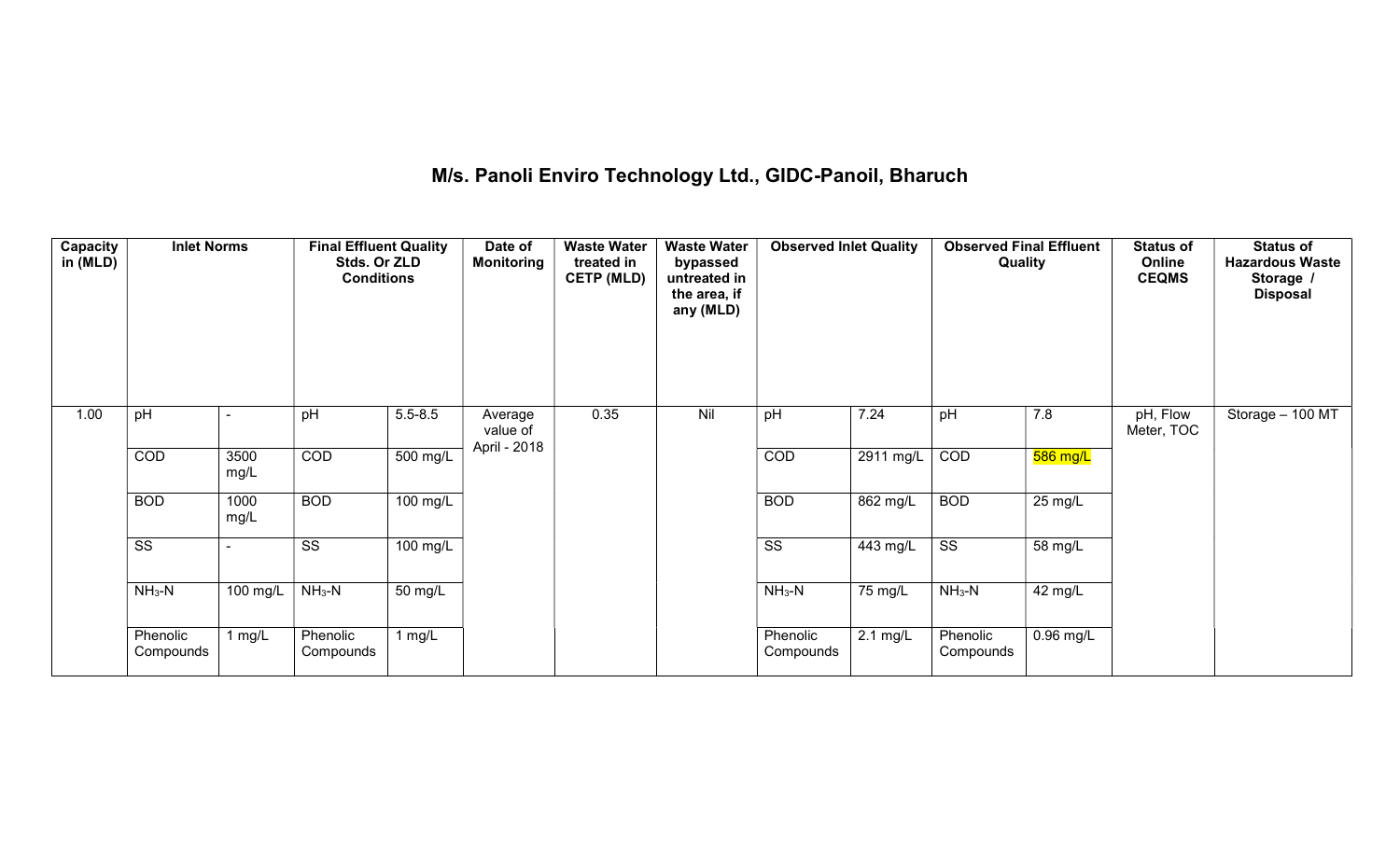## M/s. Enviro Technology Ltd., GIDC-Ankleshwar, Bharuch

| Capacity<br>in (MLD) | <b>Inlet Norms</b>                              |                       | <b>Final Effluent Quality</b><br>Stds. Or ZLD<br><b>Conditions</b> |                      | Date of<br><b>Monitoring</b>        | <b>Waste Water</b><br>treated in<br><b>CETP (MLD)</b> | <b>Waste Water</b><br>bypassed<br>untreated in<br>the area, if<br>any (MLD) | <b>Observed Inlet Quality</b>        |                | <b>Observed Final Effluent</b><br>Quality |                   | <b>Status of</b><br>Online<br><b>CEQMS</b> | <b>Status of</b><br><b>Hazardous Waste</b><br>Storage /<br><b>Disposal</b> |
|----------------------|-------------------------------------------------|-----------------------|--------------------------------------------------------------------|----------------------|-------------------------------------|-------------------------------------------------------|-----------------------------------------------------------------------------|--------------------------------------|----------------|-------------------------------------------|-------------------|--------------------------------------------|----------------------------------------------------------------------------|
| 1.80                 | pH                                              |                       | pH                                                                 | $5.5 - 8.5$          | Average<br>value of<br>April - 2018 | 1.10                                                  | Nil                                                                         | pH                                   | 1.99           | pH                                        | 7.56              | pH, Flow,<br>COD, BOD,<br>TSS, TOC         |                                                                            |
|                      | COD                                             | 11000<br>mg/L         | COD                                                                | 1000<br>mg/L         |                                     |                                                       |                                                                             | COD                                  | 4718 mg/L      | COD                                       | 695 mg/L          |                                            |                                                                            |
|                      | BOD <sub>(3</sub><br>days at<br>$27^{\circ}C$ ) | 3600<br>mg/L          | BOD(3)<br>days at<br>$27^{\circ}C$ )                               | 200 mg/L             |                                     |                                                       |                                                                             | BOD(3)<br>days at<br>$27^{\circ}C$ ) | 1362 mg/L      | BOD(3)<br>days at<br>$27^{\circ}C$ )      | $27 \text{ mg/L}$ |                                            |                                                                            |
|                      | $\overline{\text{ss}}$                          |                       | SS                                                                 | 100 mg/L             |                                     |                                                       |                                                                             | $\overline{\text{ss}}$               | 709 mg/L       | SS                                        | 46 mg/L           |                                            |                                                                            |
|                      | $NH3-N$                                         | $\overline{100}$ mg/L | $NH3-N$                                                            | $\overline{50}$ mg/L |                                     |                                                       |                                                                             | $NH3-N$                              | 65 mg/L        | $NH3-N$                                   | 39 mg/L           |                                            |                                                                            |
|                      | Phenolic<br>Compounds                           | 1 mg/L                | Phenolic<br>Compounds                                              | 1 $mg/L$             |                                     |                                                       |                                                                             | Phenolic<br>Compounds                | 11.085<br>mg/L | Phenolic<br>Compounds                     | $0.415$ mg/L      |                                            |                                                                            |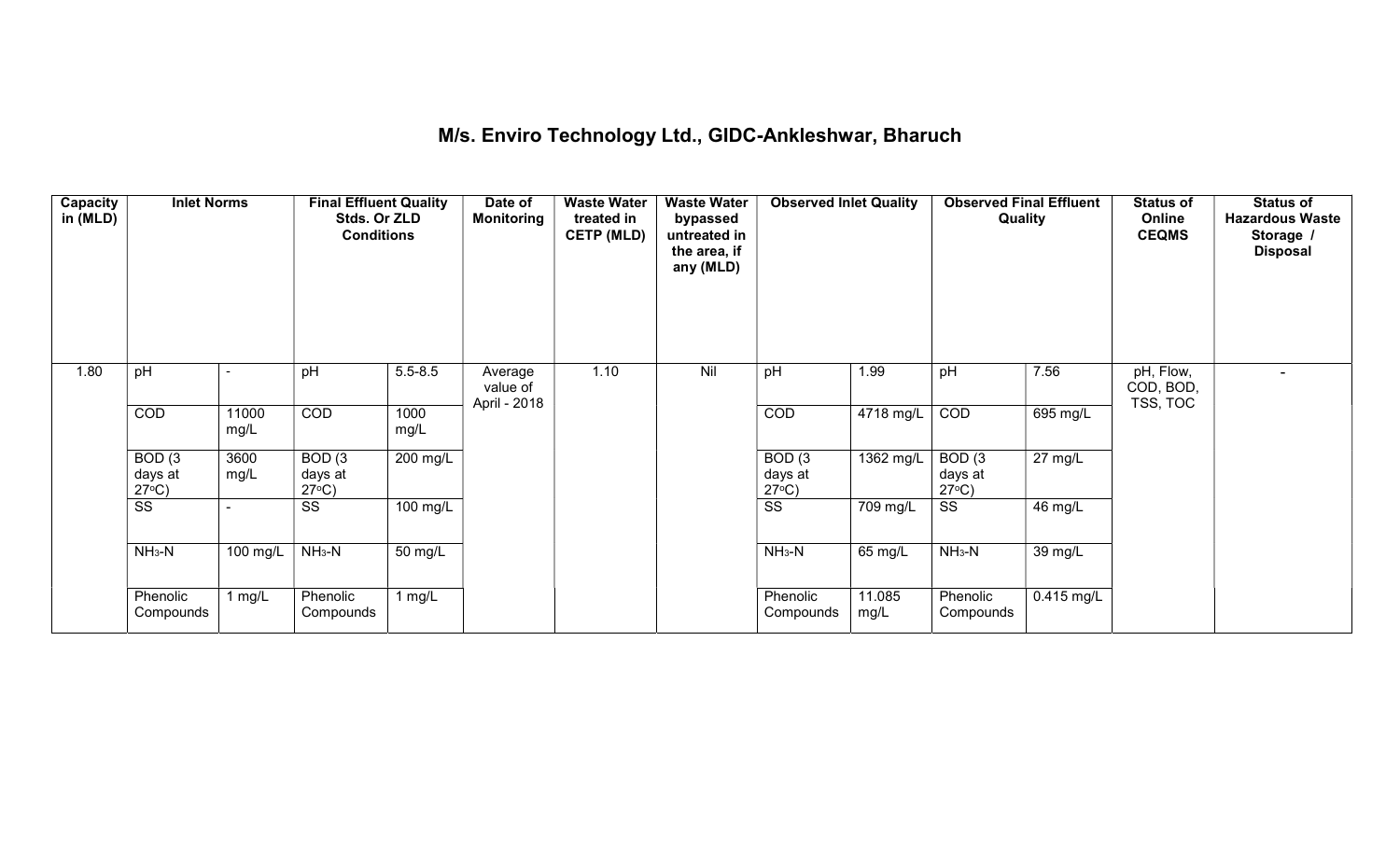#### M/s. Narmada Clean Tech Ltd., (Bharuch Eco-Aqua Infrastructure Ltd.,) (BEAIL), Ankleshwar

| <b>Capacity</b><br>in (MLD) | <b>Inlet Norms</b>     |              | <b>Final Effluent Quality</b><br>Stds. Or ZLD<br><b>Conditions</b> |                       | Date of<br><b>Monitoring</b>        | <b>Waste Water</b><br>treated in<br><b>CETP (MLD)</b> | <b>Waste Water</b><br>bypassed<br>untreated in<br>the area, if<br>any (MLD) | <b>Observed Inlet Quality</b> |                       | <b>Observed Final Effluent</b><br>Quality |                      | <b>Status of</b><br>Online<br><b>CEQMS</b> | <b>Status of</b><br><b>Hazardous Waste</b><br>Storage /<br><b>Disposal</b> |
|-----------------------------|------------------------|--------------|--------------------------------------------------------------------|-----------------------|-------------------------------------|-------------------------------------------------------|-----------------------------------------------------------------------------|-------------------------------|-----------------------|-------------------------------------------|----------------------|--------------------------------------------|----------------------------------------------------------------------------|
| 40                          | pH                     | $6.5 - 8.5$  | pH                                                                 | $6-9$                 | Average<br>value of<br>April - 2018 | 40                                                    | Nil                                                                         | pH                            | 7.78                  | pH                                        | 6.882                | pH, Flow<br>Meter, TOC,<br><b>TSS</b>      | Storage - 50 MT<br>Disposed- 1200 MT                                       |
|                             | COD                    | 1000<br>mg/L | COD                                                                | $\overline{500}$ mg/L |                                     |                                                       |                                                                             | COD                           | 1038 mg/L             | COD                                       | $467$ mg/L           |                                            |                                                                            |
|                             | <b>BOD</b>             | 200 mg/L     | <b>BOD</b>                                                         | 100 mg/L              |                                     |                                                       |                                                                             | <b>BOD</b>                    |                       | <b>BOD</b>                                | ÷                    |                                            |                                                                            |
|                             | $\overline{\text{ss}}$ | 150 mg/L     | $\overline{\text{ss}}$                                             | $100 \text{ mg/L}$    |                                     |                                                       |                                                                             | $\overline{\text{ss}}$        | $\overline{241}$ mg/L | $\overline{\text{ss}}$                    | $\overline{70}$ mg/L |                                            |                                                                            |
|                             | $NH3-N$                | 50 mg/L      | $NH3-N$                                                            | 50 mg/L               |                                     |                                                       |                                                                             | $NH3-N$                       | 91 mg/L               | $NH3-N$                                   | 39 mg/L              |                                            |                                                                            |
|                             | Phenolic<br>Compounds  | 5 mg/L       | Phenolic<br>Compounds                                              | 5 mg/L                |                                     |                                                       |                                                                             | Phenolic<br>Compounds         |                       | Phenolic<br>Compounds                     | $\sim$               |                                            |                                                                            |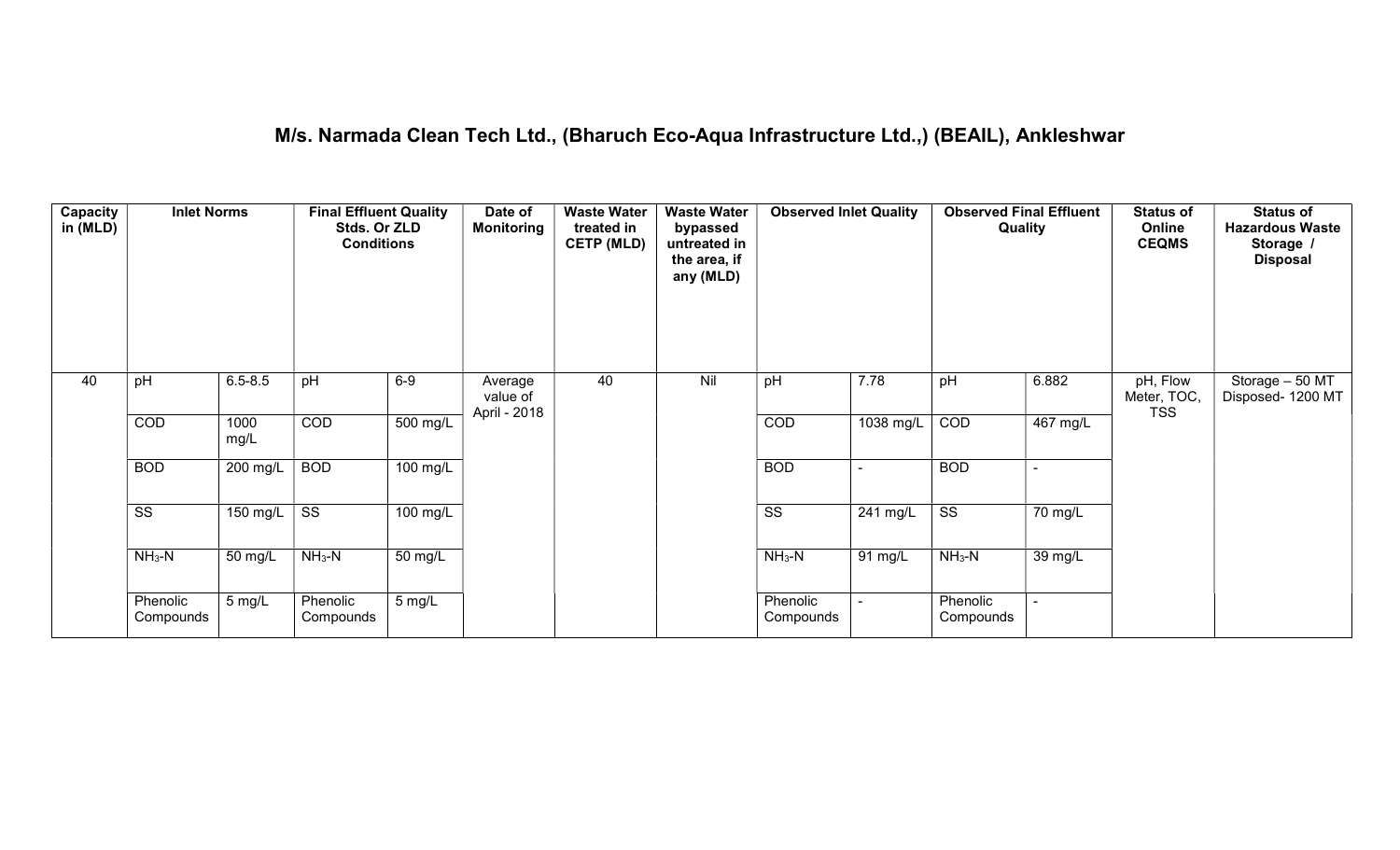# M/s. Nandesari Industrial Association (CETP), GIDC-Nandesari, Vadodara

| Capacity<br>in (MLD) | <b>Inlet Norms</b>     |              | <b>Final Effluent Quality</b><br>Stds. Or ZLD<br><b>Conditions</b> |                    | Date of<br>Monitoring               | <b>Waste Water</b><br>treated in<br><b>CETP (MLD)</b> | <b>Waste Water</b><br>bypassed<br>untreated in<br>the area, if<br>any (MLD) | <b>Observed Inlet Quality</b> |                    | <b>Observed Final Effluent</b><br>Quality |                      | <b>Status of</b><br>Online<br><b>CEQMS</b>          | <b>Status of</b><br><b>Hazardous Waste</b><br>Storage /<br><b>Disposal</b> |
|----------------------|------------------------|--------------|--------------------------------------------------------------------|--------------------|-------------------------------------|-------------------------------------------------------|-----------------------------------------------------------------------------|-------------------------------|--------------------|-------------------------------------------|----------------------|-----------------------------------------------------|----------------------------------------------------------------------------|
| 6.80                 | pH                     | 5 to 9       | pH                                                                 | 6.5 to 8.5         | Average<br>value of<br>April - 2018 | 4.80                                                  | Nil                                                                         | pH                            | 7.12               | pH                                        | 7.04                 | pH, COD,<br>BOD, TSS,<br>NH <sub>3</sub> -N, Color, |                                                                            |
|                      | COD                    | 1500<br>mg/L | COD                                                                | $250$ mg/L         |                                     |                                                       |                                                                             | COD                           | $1499$ mg/L        | COD                                       | $552$ mg/L           | TOC,<br>Temperature                                 |                                                                            |
|                      | <b>BOD</b>             | 500 mg/L     | <b>BOD</b>                                                         | 100 mg/L           |                                     |                                                       |                                                                             | <b>BOD</b>                    | $315 \text{ mg/L}$ | <b>BOD</b>                                | $\overline{71}$ mg/L |                                                     |                                                                            |
|                      | $\overline{\text{ss}}$ | 600 mg/L     | $\overline{\text{ss}}$                                             | $100 \text{ mg/L}$ |                                     |                                                       |                                                                             | $\overline{\text{ss}}$        | 342 mg/L           | $\overline{\text{ss}}$                    | 106 mg/L             |                                                     |                                                                            |
|                      | $NH3-N$                | 50 mg/L      | $NH3-N$                                                            | 50 mg/L            |                                     |                                                       |                                                                             | $NH3-N$                       | 106 mg/L           | $NH3-N$                                   | 4 mg/L               |                                                     |                                                                            |
|                      | Phenolic<br>Compounds  | 5 mg/L       | Phenolic<br>Compounds                                              | 1 mg/L             |                                     |                                                       |                                                                             | Phenolic<br>Compounds         | 1.21 mg/L          | Phenolic<br>Compounds                     | $0.92$ mg/L          |                                                     |                                                                            |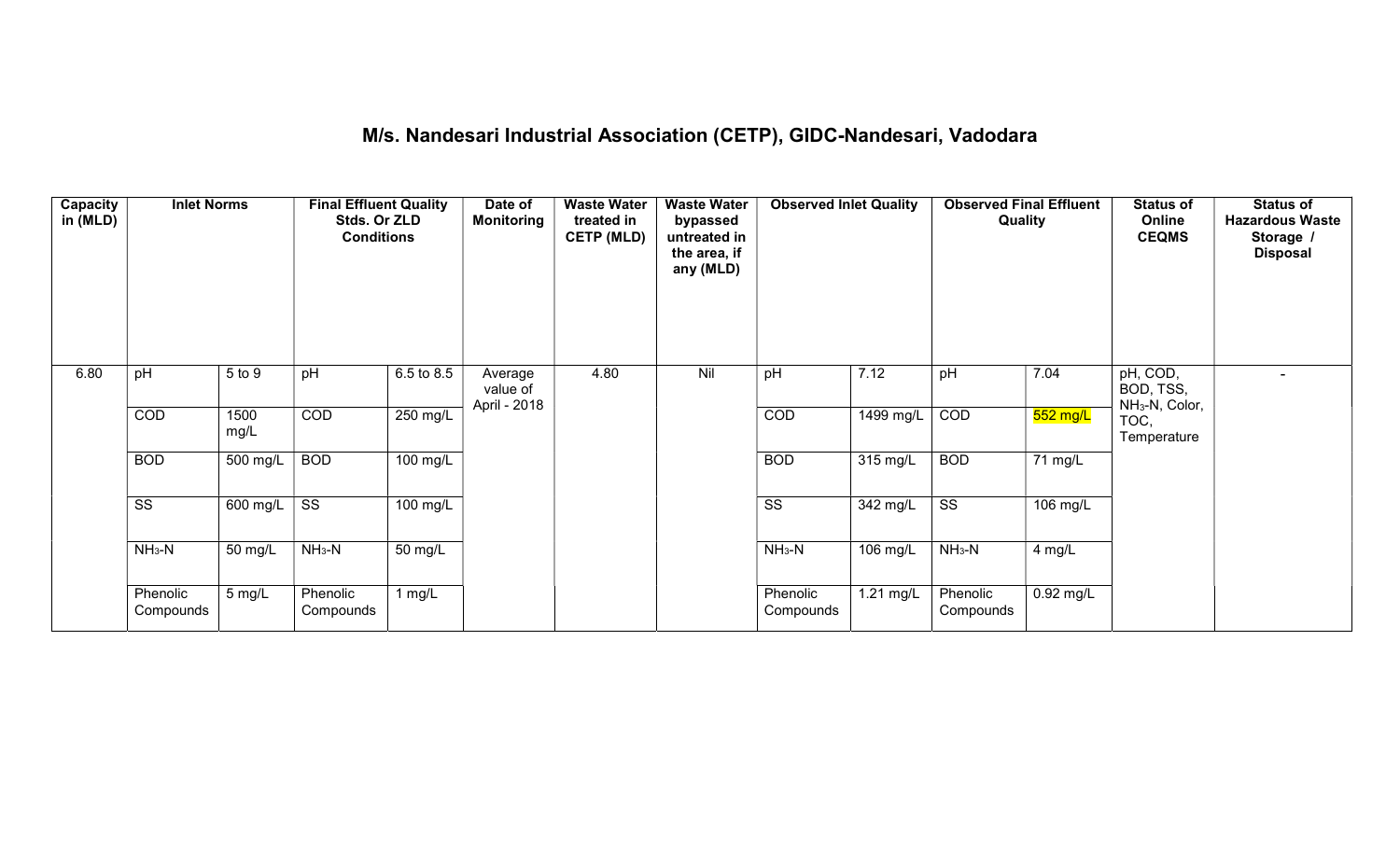## M/s. Enviro Infrastructure Co. Ltd., Umraya (Padra), Vadodara

| Capacity<br>in (MLD) | <b>Inlet Norms</b>     |              | <b>Final Effluent Quality</b><br>Stds. Or ZLD<br><b>Conditions</b> |            | Date of<br><b>Monitoring</b> | <b>Waste Water</b><br>treated in<br><b>CETP (MLD)</b> | <b>Waste Water</b><br>bypassed<br>untreated in<br>the area, if<br>any (MLD) | <b>Observed Inlet Quality</b> |                    | <b>Observed Final Effluent</b><br>Quality |                      | <b>Status of</b><br>Online<br><b>CEQMS</b> | <b>Status of</b><br><b>Hazardous Waste</b><br>Storage /<br><b>Disposal</b> |
|----------------------|------------------------|--------------|--------------------------------------------------------------------|------------|------------------------------|-------------------------------------------------------|-----------------------------------------------------------------------------|-------------------------------|--------------------|-------------------------------------------|----------------------|--------------------------------------------|----------------------------------------------------------------------------|
| 4.50                 | pH                     | 5 to 9       | pH                                                                 | 6.5 to 8.5 | Average<br>value of          | 1.50                                                  | Nil                                                                         | pH                            | 7.69               | pH                                        | 7.78                 | pH, Flow<br>Meter, TOC,                    |                                                                            |
|                      | COD                    | 2000<br>mg/L | COD                                                                | 250 mg/L   | April - 2018                 |                                                       |                                                                             | COD                           | 693 mg/L           | COD                                       | 258 mg/L             | TSS, Color,<br>$NH3-N$                     |                                                                            |
|                      | <b>BOD</b>             | 500 mg/L     | <b>BOD</b>                                                         | $100$ mg/L |                              |                                                       |                                                                             | <b>BOD</b>                    | $232 \text{ mg/L}$ | <b>BOD</b>                                | $\overline{34}$ mg/L |                                            |                                                                            |
|                      | $\overline{\text{ss}}$ | 600 mg/L     | $\overline{\text{ss}}$                                             | 100 mg/L   |                              |                                                       |                                                                             | $\overline{\text{ss}}$        | 282 mg/L           | $\overline{\text{ss}}$                    | 26 mg/L              |                                            |                                                                            |
|                      | $NH3-N$                | 50 mg/L      | $NH3-N$                                                            | 50 mg/L    |                              |                                                       |                                                                             | $NH_3-N$                      | $3$ mg/L           | $NH_3-N$                                  | $2$ mg/L             |                                            |                                                                            |
|                      | Phenolic<br>Compounds  | 5 mg/L       | Phenolic<br>Compounds                                              | 1 $mg/L$   |                              |                                                       |                                                                             | Phenolic<br>Compounds         | 1.16 mg/L          | Phenolic<br>Compounds                     | 1.03 mg/L            |                                            |                                                                            |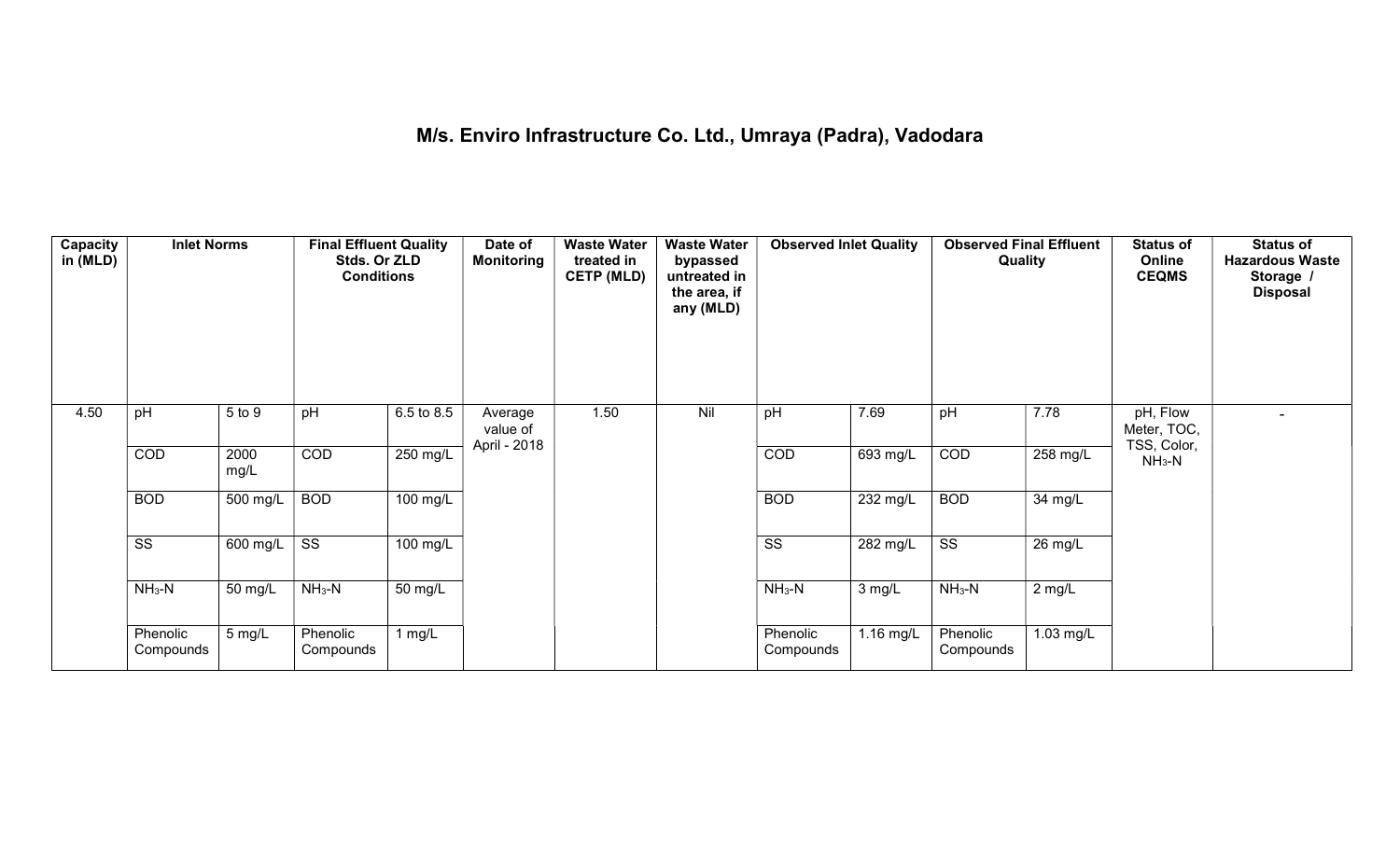## M/s. Naroda Enviro Project Ltd., Naroda, Ahmedabad

| <b>Capacity</b><br>in (MLD) | <b>Inlet Norms</b>     |              | <b>Final Effluent Quality</b><br>Stds. Or ZLD<br><b>Conditions</b> |                      | Date of<br><b>Monitoring</b>        | <b>Waste Water</b><br>treated in<br><b>CETP (MLD)</b> | <b>Waste Water</b><br>bypassed<br>untreated in<br>the area, if<br>any (MLD) | <b>Observed Inlet Quality</b> |                       | <b>Observed Final Effluent</b><br>Quality |                       | <b>Status of</b><br>Online<br><b>CEQMS</b> | <b>Status of</b><br><b>Hazardous Waste</b><br>Storage /<br><b>Disposal</b> |
|-----------------------------|------------------------|--------------|--------------------------------------------------------------------|----------------------|-------------------------------------|-------------------------------------------------------|-----------------------------------------------------------------------------|-------------------------------|-----------------------|-------------------------------------------|-----------------------|--------------------------------------------|----------------------------------------------------------------------------|
| 3.00                        | pH                     | $6.5 - 8.5$  | pH                                                                 | $6.5 - 8.5$          | Average<br>value of<br>April - 2018 | 3.00                                                  | Nil                                                                         | pH                            | 7.21                  | pH                                        | 7.77                  | $\overline{\phantom{0}}$                   |                                                                            |
|                             | COD                    | 2000<br>mg/L | COD                                                                | $250 \text{ mg/L}$   |                                     |                                                       |                                                                             | COD                           | 3675 mg/L             | COD                                       | 847 mg/L              |                                            |                                                                            |
|                             | <b>BOD</b>             | 700 mg/L     | <b>BOD</b>                                                         | $\overline{30}$ mg/L |                                     |                                                       |                                                                             | <b>BOD</b>                    | 1170 mg/L             | <b>BOD</b>                                | $190$ mg/L            |                                            |                                                                            |
|                             | $\overline{\text{SS}}$ | 300 mg/L     | $\overline{\text{SS}}$                                             | $100$ mg/L           |                                     |                                                       |                                                                             | $\overline{\text{SS}}$        | $\overline{342}$ mg/L | $\overline{\text{ss}}$                    | $\overline{140}$ mg/L |                                            |                                                                            |
|                             | $NH3-N$                | 50 mg/L      | $NH3-N$                                                            | $\overline{50}$ mg/L |                                     |                                                       |                                                                             | $NH3-N$                       | 129 mg/L              | $NH3-N$                                   | 27 mg/L               |                                            |                                                                            |
|                             | Phenolic<br>Compounds  | 1 mg/L       | Phenolic<br>Compounds                                              | 1 mg/L               |                                     |                                                       |                                                                             | Phenolic<br>Compounds         | $0.40$ mg/L           | Phenolic<br>Compounds                     | 0.30 mg/L             |                                            |                                                                            |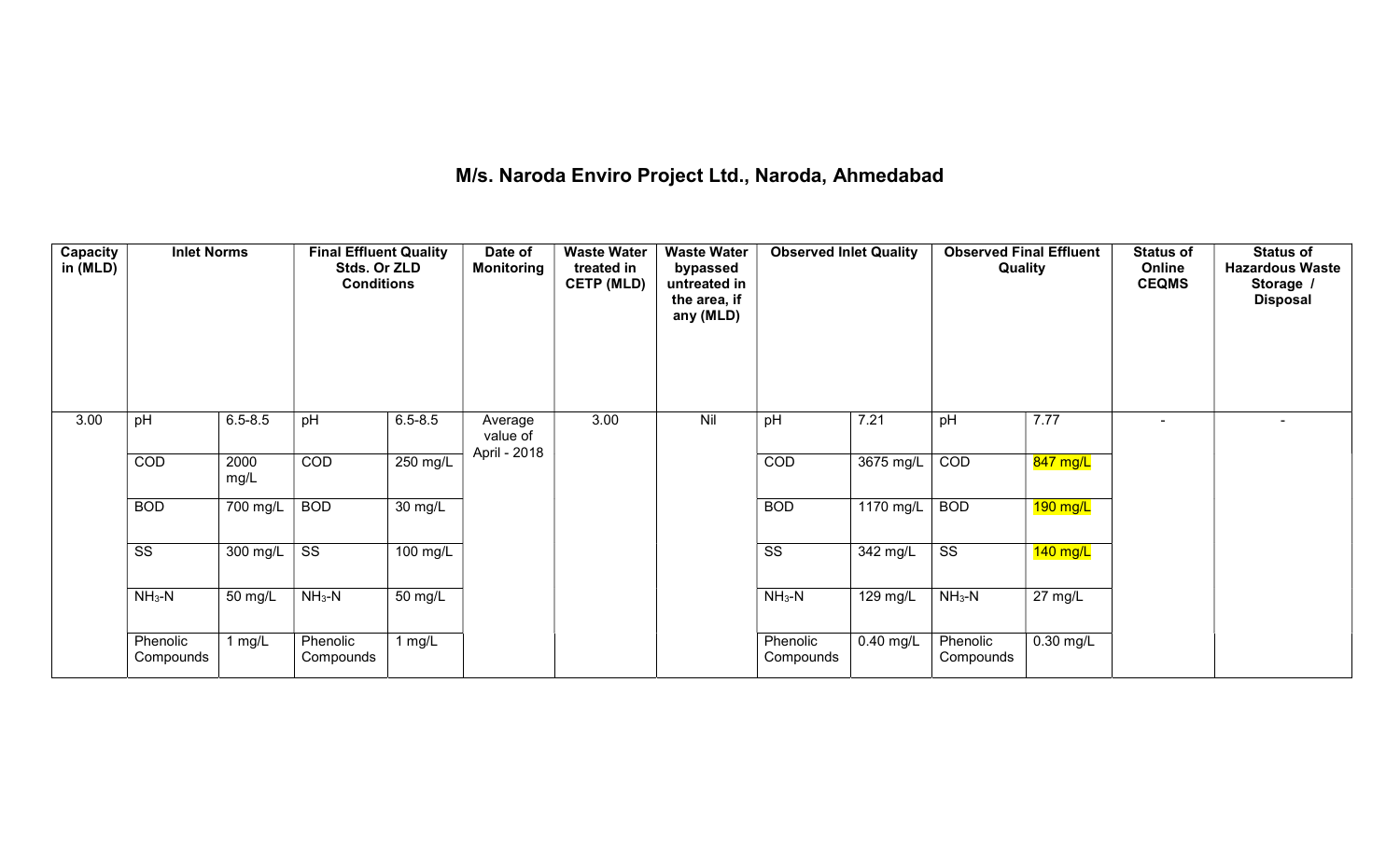## M/s. The Green Environment Services Co. Op. Society Ltd, Vatva, Ahmedabad

| Capacity<br>in (MLD) | <b>Inlet Norms</b>     |              | <b>Final Effluent Quality</b><br>Stds. Or ZLD<br><b>Conditions</b> |                    | Date of<br><b>Monitoring</b>        | <b>Waste Water</b><br>treated in<br><b>CETP (MLD)</b> | <b>Waste Water</b><br>bypassed<br>untreated in<br>the area, if<br>any (MLD) | <b>Observed Inlet Quality</b> |             | <b>Observed Final Effluent</b><br>Quality |                      | <b>Status of</b><br>Online<br><b>CEQMS</b> | <b>Status of</b><br><b>Hazardous Waste</b><br>Storage<br><b>Disposal</b> |
|----------------------|------------------------|--------------|--------------------------------------------------------------------|--------------------|-------------------------------------|-------------------------------------------------------|-----------------------------------------------------------------------------|-------------------------------|-------------|-------------------------------------------|----------------------|--------------------------------------------|--------------------------------------------------------------------------|
| 16                   | pH                     | $6.5 - 8.5$  | pH                                                                 | $6.5 - 8.5$        | Average<br>value of<br>April - 2018 | $\overline{20}$                                       | Nil                                                                         | pH                            | 7.43        | pH                                        | 7.24                 | pH, Flow<br>Meter, TOC,<br>COD, BOD,       | Spray Dryer Sludge<br>Storage- 50 MT                                     |
|                      | COD                    | 2000<br>mg/L | COD                                                                | 250 mg/L           |                                     |                                                       |                                                                             | COD                           | $1819$ mg/L | COD                                       | 491 mg/L             | <b>TSS</b>                                 |                                                                          |
|                      | <b>BOD</b>             | 700 mg/L     | <b>BOD</b>                                                         | $30 \text{ mg/L}$  |                                     |                                                       |                                                                             | <b>BOD</b>                    | $408$ mg/L  | <b>BOD</b>                                | $\overline{75}$ mg/L |                                            |                                                                          |
|                      | $\overline{\text{ss}}$ | 300 mg/L     | $\overline{\text{ss}}$                                             | $100 \text{ mg/L}$ |                                     |                                                       |                                                                             | $\overline{\text{ss}}$        | 900 mg/L    | $\overline{\text{ss}}$                    | 120 mg/L             |                                            |                                                                          |
|                      | $NH3-N$                | 50 mg/L      | $NH_3-N$                                                           | 50 mg/L            |                                     |                                                       |                                                                             | $NH3-N$                       | 57 mg/L     | $NH3-N$                                   | 39 mg/L              |                                            |                                                                          |
|                      | Phenolic<br>Compounds  | 1 $mg/L$     | Phenolic<br>Compounds                                              | 1 mg/L             |                                     |                                                       |                                                                             | Phenolic<br>Compounds         | 2.87 mg/L   | Phenolic<br>Compounds                     | $0.41$ mg/L          |                                            |                                                                          |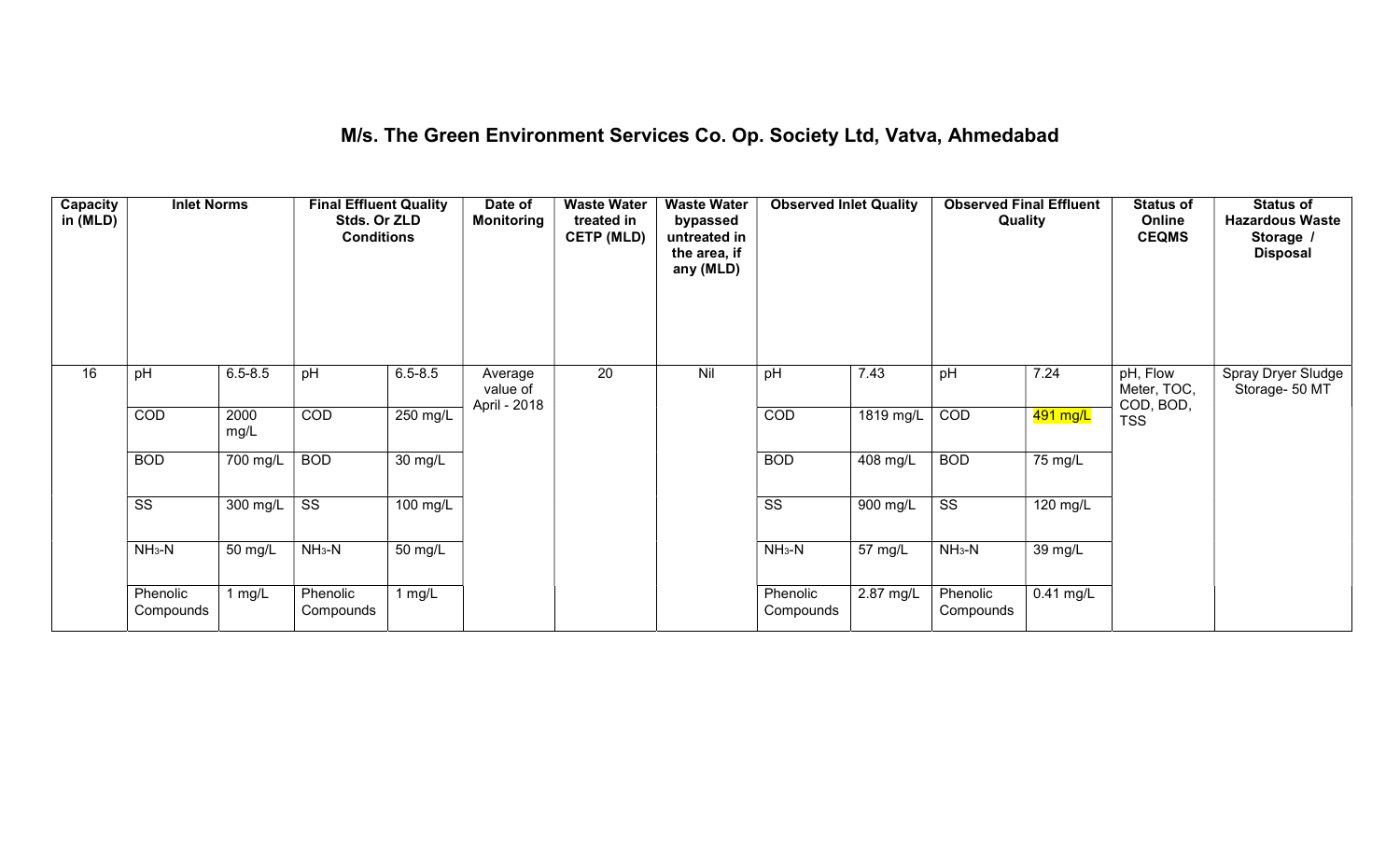## M/s. Odhav Enviro Project Ltd., Odhav, Ahmedabad

| Capacity<br>in (MLD) | <b>Inlet Norms</b>    |                  | <b>Final Effluent Quality</b><br>Stds. Or ZLD<br><b>Conditions</b> |             | Date of<br><b>Monitoring</b> | <b>Waste Water</b><br>treated in<br><b>CETP (MLD)</b> | <b>Waste Water</b><br>bypassed<br>untreated in<br>the area, if<br>any (MLD) | <b>Observed Inlet Quality</b> |            | <b>Observed Final Effluent</b><br>Quality |            | <b>Status of</b><br>Online<br><b>CEQMS</b> | <b>Status of</b><br><b>Hazardous Waste</b><br>Storage /<br><b>Disposal</b> |
|----------------------|-----------------------|------------------|--------------------------------------------------------------------|-------------|------------------------------|-------------------------------------------------------|-----------------------------------------------------------------------------|-------------------------------|------------|-------------------------------------------|------------|--------------------------------------------|----------------------------------------------------------------------------|
| 1.6                  | pH                    | $6.5 - 8.5$      | pH                                                                 | $6.5 - 8.5$ | Average<br>value of          | 1.00                                                  | Nil                                                                         | pH                            | 7.63       | pH                                        | 7.69       | Flow meter at<br>inlet & outlet,           | Storage - 20 MT                                                            |
|                      | COD                   | 2000<br>mg/L     | COD                                                                | 250 mg/L    | April - 2018                 |                                                       |                                                                             | COD                           | 2009 mg/L  | COD                                       | 492 mg/L   | COD, pH,<br>TSS, BOD                       |                                                                            |
|                      | <b>BOD</b>            | $700$ mg/L       | <b>BOD</b>                                                         | 30 mg/L     |                              |                                                       |                                                                             | <b>BOD</b>                    | $623$ mg/L | <b>BOD</b>                                | 75 mg/L    |                                            |                                                                            |
|                      | SS                    | 300 mg/L $\vert$ | $\overline{\text{ss}}$                                             | 100 mg/L    |                              |                                                       |                                                                             | SS                            | 310 mg/L   | $\overline{\text{ss}}$                    | $130$ mg/L |                                            |                                                                            |
|                      | $NH3-N$               | 50 mg/L          | $NH3-N$                                                            | 50 mg/L     |                              |                                                       |                                                                             | $NH3-N$                       | 73 mg/L    | $NH3-N$                                   | 36 mg/L    |                                            |                                                                            |
|                      | Phenolic<br>Compounds | 1 mg/L           | Phenolic<br>Compounds                                              | 1 $mg/L$    |                              |                                                       |                                                                             | Phenolic<br>Compounds         | 1.81 mg/L  | Phenolic<br>Compounds                     | 0.566 mg/L |                                            |                                                                            |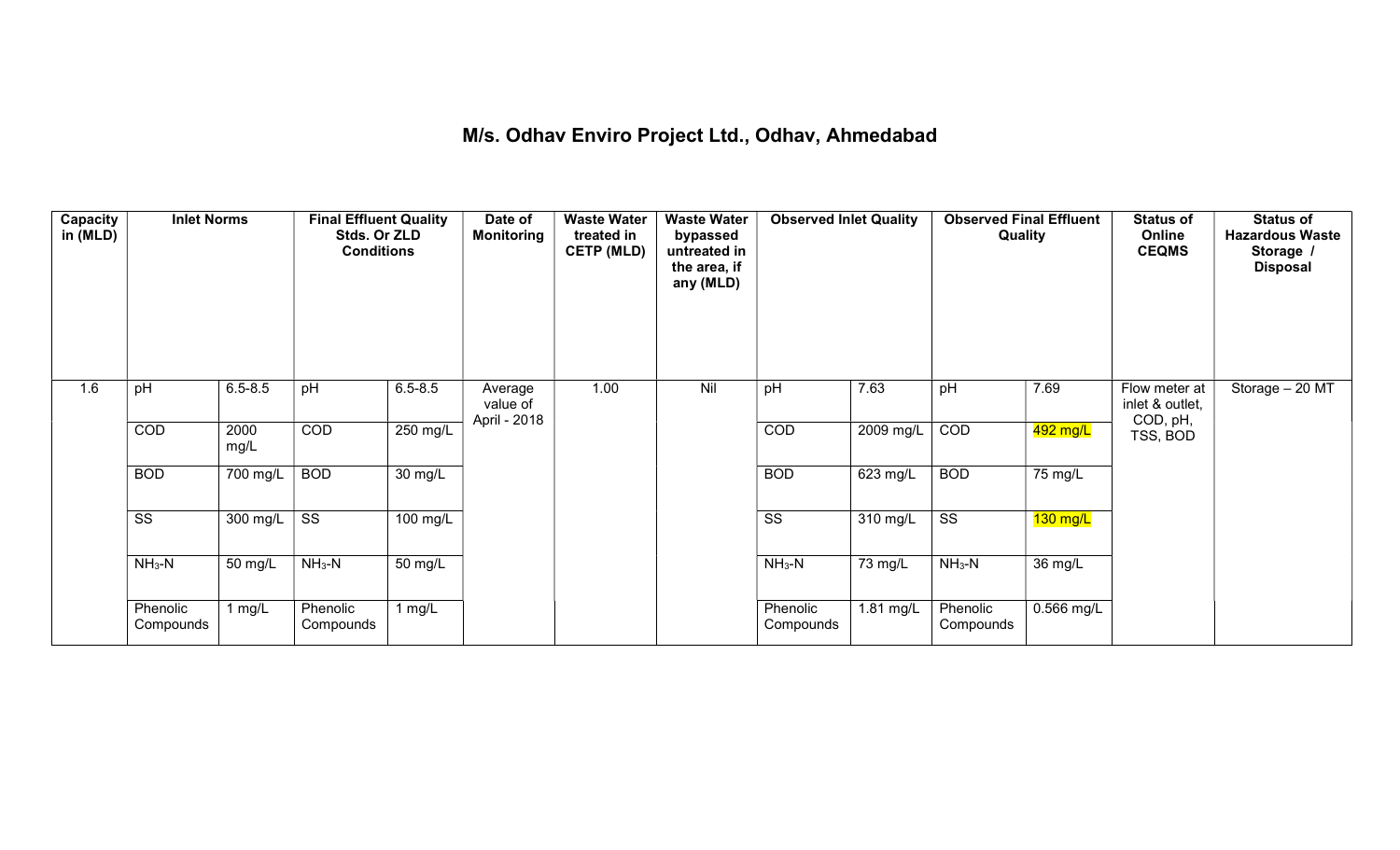## M/s. Odhav Green Enviro Project Association,Odhav, Ahmedabad

| Capacity<br>in (MLD) | <b>Inlet Norms</b>     |             | <b>Final Effluent Quality</b><br>Stds. Or ZLD<br><b>Conditions</b> |                      | Date of<br><b>Monitoring</b>        | <b>Waste Water</b><br>treated in<br><b>CETP (MLD)</b> | <b>Waste Water</b><br>bypassed<br>untreated in<br>the area, if<br>any (MLD) | <b>Observed Inlet Quality</b> |               | <b>Observed Final Effluent</b><br>Quality |                   | <b>Status of</b><br>Online<br><b>CEQMS</b> | <b>Status of</b><br><b>Hazardous Waste</b><br>Storage /<br><b>Disposal</b> |
|----------------------|------------------------|-------------|--------------------------------------------------------------------|----------------------|-------------------------------------|-------------------------------------------------------|-----------------------------------------------------------------------------|-------------------------------|---------------|-------------------------------------------|-------------------|--------------------------------------------|----------------------------------------------------------------------------|
| 1.00                 | pH                     | $6.5 - 8.5$ | pH                                                                 | $6.5 - 8.5$          | Average<br>value of<br>April - 2018 | 0.60                                                  | Nil                                                                         | pH                            | 8.28          | pH                                        | 8.12              | $\overline{\phantom{a}}$                   | $\blacksquare$                                                             |
|                      | COD                    | 750 mg/L    | COD                                                                | 250 mg/L             |                                     |                                                       |                                                                             | COD                           | 195 mg/L      | COD                                       | 83 mg/L           |                                            |                                                                            |
|                      | <b>BOD</b>             | 250 mg/L    | <b>BOD</b>                                                         | $\overline{30}$ mg/L |                                     |                                                       |                                                                             | <b>BOD</b>                    | $26$ mg/L     | <b>BOD</b>                                | $15 \text{ mg/L}$ |                                            |                                                                            |
|                      | $\overline{\text{ss}}$ | 300 mg/L    | $\overline{\text{ss}}$                                             | $100$ mg/L           |                                     |                                                       |                                                                             | $\overline{\text{ss}}$        | 114 mg/L      | $\overline{\text{ss}}$                    | $12 \text{ mg/L}$ |                                            |                                                                            |
|                      | $NH3-N$                | 50 mg/L     | $NH3-N$                                                            | $\overline{50}$ mg/L |                                     |                                                       |                                                                             | $NH3-N$                       | 51 mg/L       | $NH3-N$                                   | 36 mg/L           |                                            |                                                                            |
|                      | Phenolic<br>Compounds  | 1 $mg/L$    | Phenolic<br>Compounds                                              | 1 $mg/L$             |                                     |                                                       |                                                                             | Phenolic<br>Compounds         | 0.195<br>mg/L | Phenolic<br>Compounds                     | $0.134$ mg/L      |                                            |                                                                            |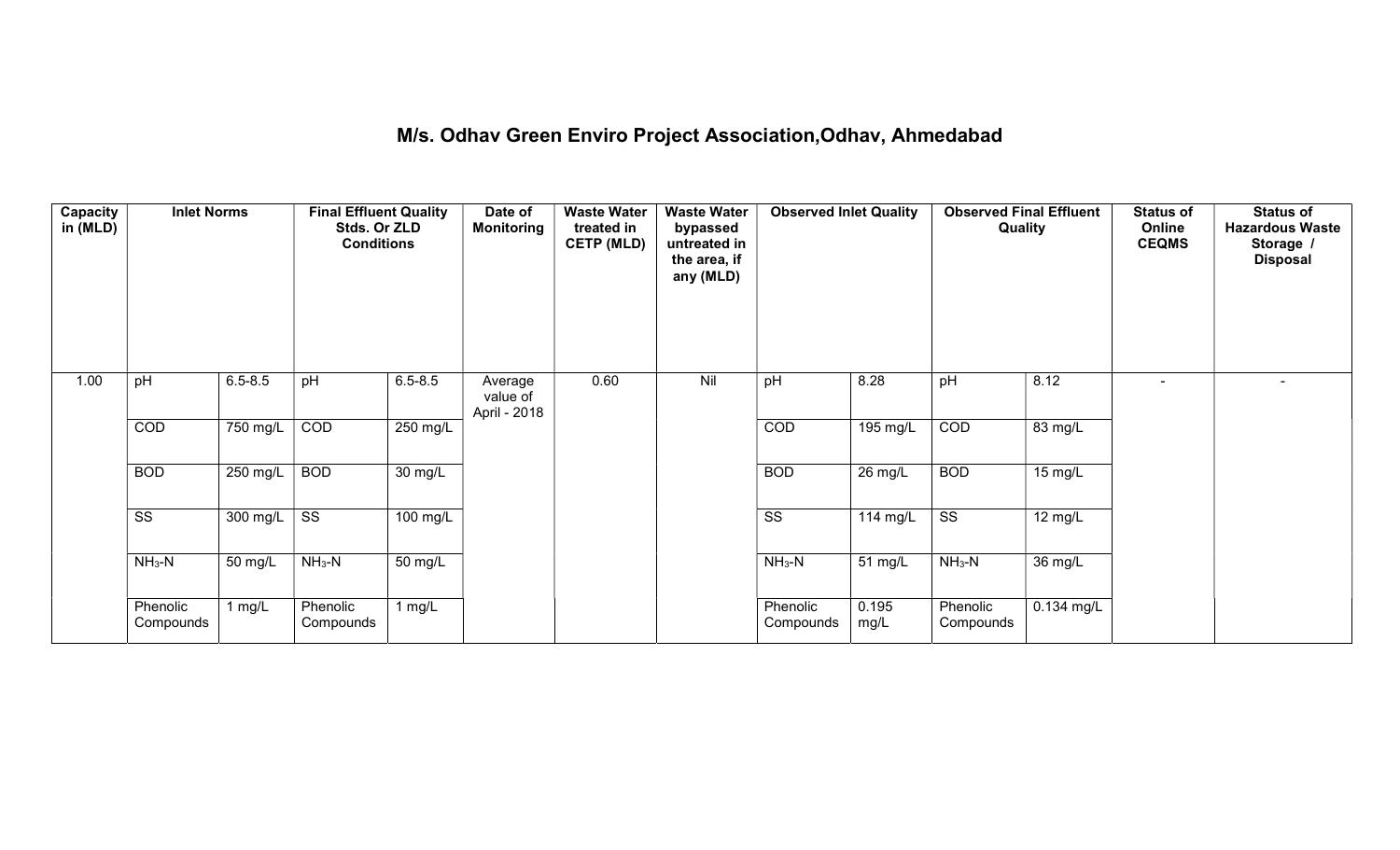## M/s. Narol Dyestuff Enviro Society.,Narol, Ahmedabad

| Capacity<br>in (MLD) | <b>Inlet Norms</b>     |              | <b>Final Effluent Quality</b><br>Stds. Or ZLD<br><b>Conditions</b> |                    | Date of<br><b>Monitoring</b>        | <b>Waste Water</b><br>treated in<br><b>CETP (MLD)</b> | <b>Waste Water</b><br>bypassed<br>untreated in<br>the area, if<br>any (MLD) | <b>Observed Inlet Quality</b> |                       | <b>Observed Final Effluent</b><br>Quality |                    | <b>Status of</b><br>Online<br><b>CEQMS</b> | <b>Status of</b><br><b>Hazardous Waste</b><br>Storage /<br><b>Disposal</b> |
|----------------------|------------------------|--------------|--------------------------------------------------------------------|--------------------|-------------------------------------|-------------------------------------------------------|-----------------------------------------------------------------------------|-------------------------------|-----------------------|-------------------------------------------|--------------------|--------------------------------------------|----------------------------------------------------------------------------|
| 0.10                 | pH                     | $6.5 - 8.5$  | pH                                                                 | $6.5 - 8.5$        | Average<br>value of<br>April - 2018 | 0.015                                                 | Nil                                                                         | pH                            | 8.00                  | pH                                        | 8.08               | $\sim$                                     | $\overline{\phantom{0}}$                                                   |
|                      | COD                    | 1500<br>mg/L | COD                                                                | $250 \text{ mg/L}$ |                                     |                                                       |                                                                             | COD                           | 1972 mg/L             | COD                                       | $207 \text{ mg/L}$ |                                            |                                                                            |
|                      | <b>BOD</b>             | 500 mg/L     | <b>BOD</b>                                                         | 30 mg/L            |                                     |                                                       |                                                                             | <b>BOD</b>                    | 240 mg/L              | <b>BOD</b>                                | 46 mg/L            |                                            |                                                                            |
|                      | $\overline{\text{ss}}$ | 300 mg/L     | $\overline{\text{ss}}$                                             | $100$ mg/L         |                                     |                                                       |                                                                             | $\overline{\text{ss}}$        | $\overline{792}$ mg/L | $\overline{\text{ss}}$                    | 196 mg/L           |                                            |                                                                            |
|                      | $NH3-N$                | 50 mg/L      | $NH_3-N$                                                           | 50 mg/L            |                                     |                                                       |                                                                             | $NH_3-N$                      | 20 mg/L               | $NH_3-N$                                  | 6 mg/L             |                                            |                                                                            |
|                      | Phenolic<br>Compounds  | 1 $mg/L$     | Phenolic<br>Compounds                                              | 1 $mg/L$           |                                     |                                                       |                                                                             | Phenolic<br>Compounds         | $0.48$ mg/L           | Phenolic<br>Compounds                     | <b>BDL</b>         |                                            |                                                                            |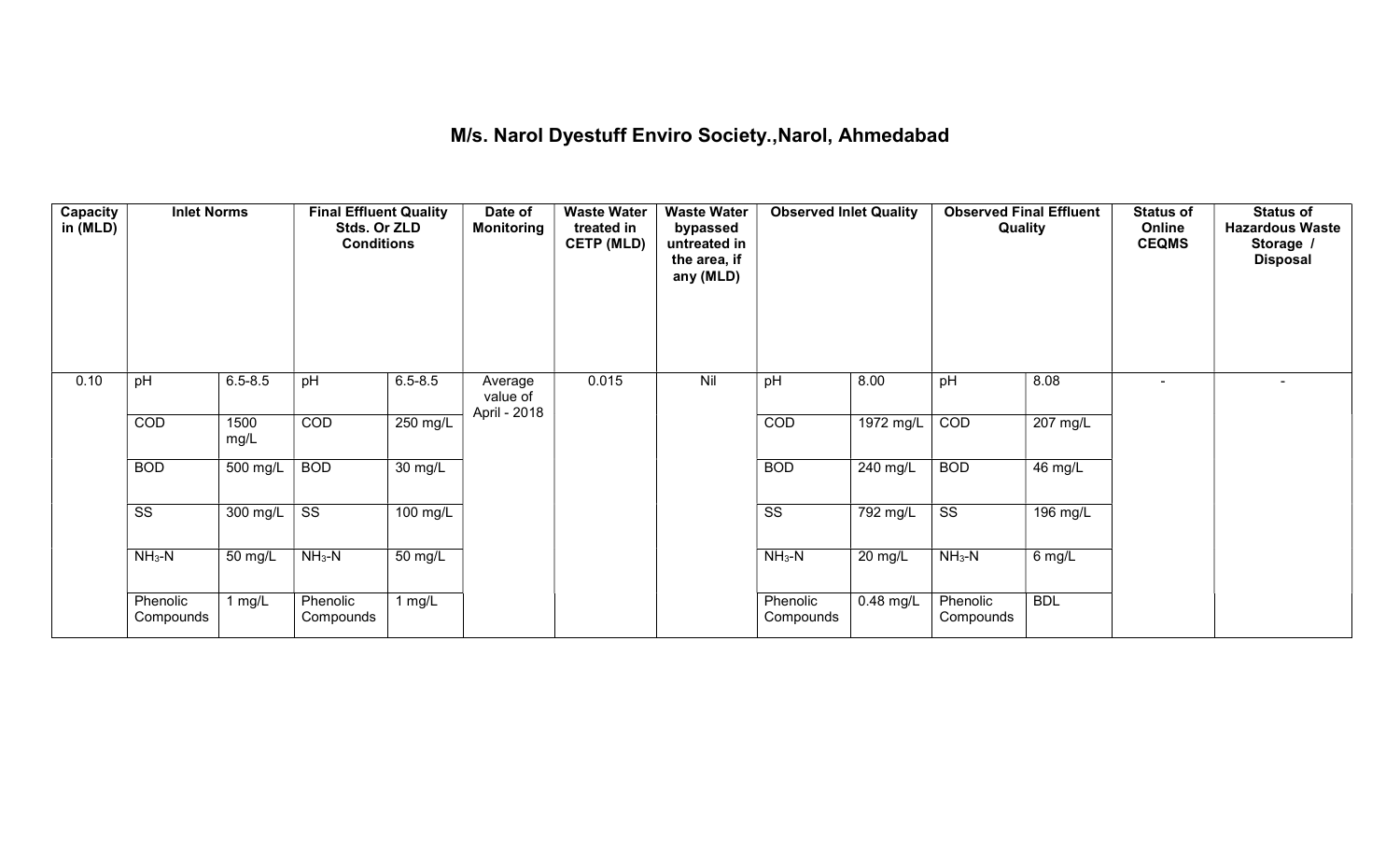# M/s. Gujarat Vepari Maha Mandal Sahkari Udhyogik Vasahat Ltd, Ahmedabad

| Capacity<br>in (MLD) | <b>Inlet Norms</b>     |              | <b>Final Effluent Quality</b><br>Stds. Or ZLD<br><b>Conditions</b> |                      | Date of<br><b>Monitoring</b> | <b>Waste Water</b><br>treated in<br><b>CETP (MLD)</b> | <b>Waste Water</b><br>bypassed<br>untreated in<br>the area, if<br>any (MLD) | <b>Observed Inlet Quality</b> |                    | Quality                | <b>Observed Final Effluent</b> | <b>Status of</b><br>Online<br><b>CEQMS</b> | <b>Status of</b><br><b>Hazardous Waste</b><br>Storage<br><b>Disposal</b> |
|----------------------|------------------------|--------------|--------------------------------------------------------------------|----------------------|------------------------------|-------------------------------------------------------|-----------------------------------------------------------------------------|-------------------------------|--------------------|------------------------|--------------------------------|--------------------------------------------|--------------------------------------------------------------------------|
| 1.00                 | pH                     | $6.5 - 8.5$  | pH                                                                 | $6.5 - 8.5$          | Average<br>value of          | 0.60                                                  | Nil                                                                         | pH                            | 7.17               | pH                     | 7.30                           | Flow Meter                                 | Storage- 125 MT                                                          |
|                      | COD                    | 2000<br>mg/L | COD                                                                | 250 mg/L             | April - 2018                 |                                                       |                                                                             | COD                           | 820 mg/L           | COD                    | 360 mg/L                       |                                            |                                                                          |
|                      | <b>BOD</b>             | 700 mg/L     | <b>BOD</b>                                                         | $\overline{30}$ mg/L |                              |                                                       |                                                                             | <b>BOD</b>                    | $175 \text{ mg/L}$ | <b>BOD</b>             | 78 mg/L                        |                                            |                                                                          |
|                      | $\overline{\text{ss}}$ | 300 mg/L     | $\overline{\text{ss}}$                                             | 100 mg/L             |                              |                                                       |                                                                             | $\overline{\text{ss}}$        | 3890 mg/L          | $\overline{\text{ss}}$ | $132$ mg/L                     |                                            |                                                                          |
|                      | $NH3-N$                | 50 mg/L      | $NH3-N$                                                            | 50 mg/L              |                              |                                                       |                                                                             | $NH3-N$                       | 109 mg/L           | $NH_3-N$               | 69 mg/L                        |                                            |                                                                          |
|                      | Phenolic<br>Compounds  | 1 $mg/L$     | Phenolic<br>Compounds                                              | $1$ mg/L             |                              |                                                       |                                                                             | Phenolic<br>Compounds         | $0.53$ mg/L        | Phenolic<br>Compounds  | $0.22$ mg/L                    |                                            |                                                                          |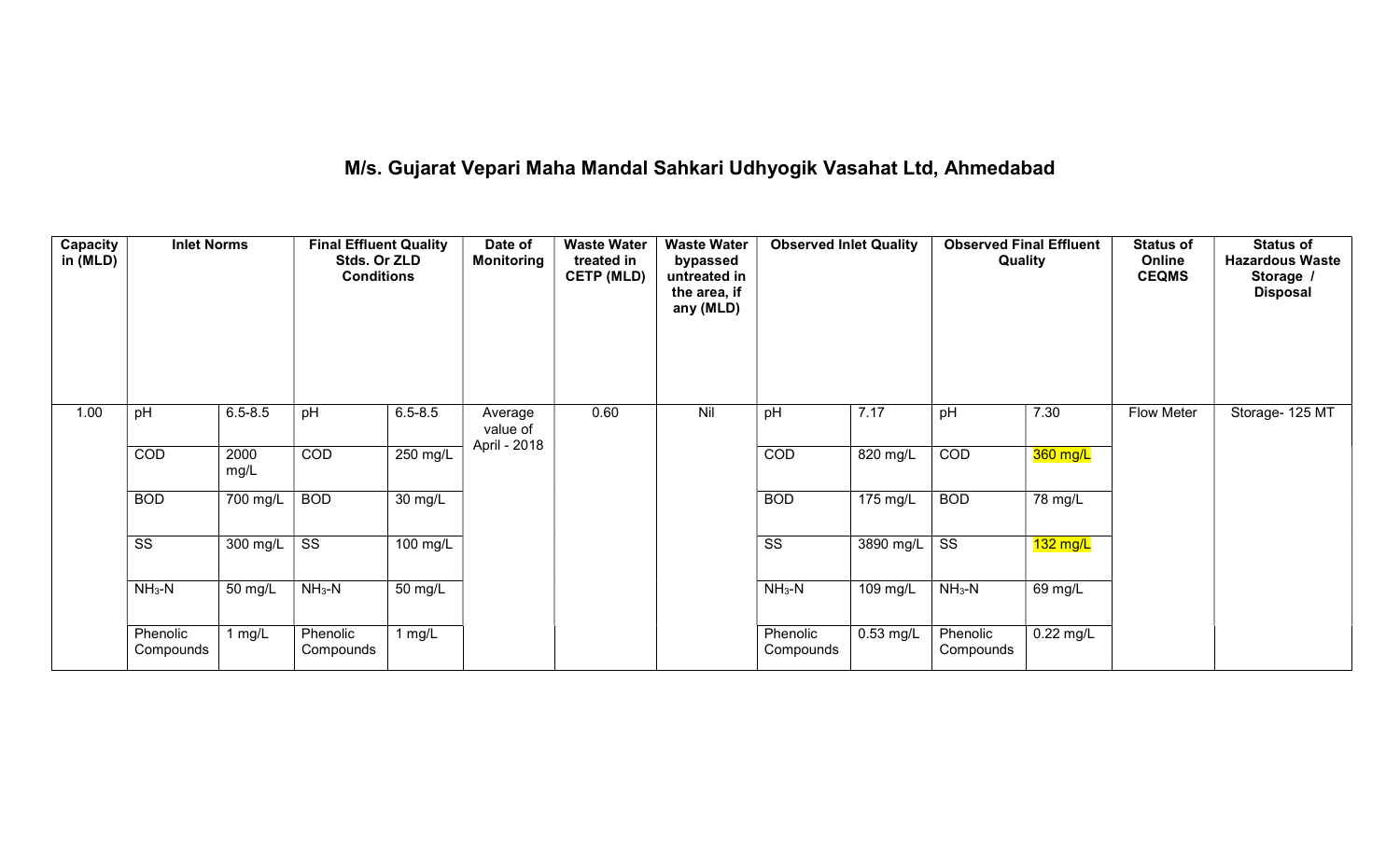## M/s. Kalol GIDC Industries Association, Kadi, Gandhinagar

| Capacity<br>in (MLD) | <b>Inlet Norms</b>     |              | <b>Final Effluent Quality</b><br>Stds. Or ZLD<br><b>Conditions</b> |            | Date of<br>Monitoring               | <b>Waste Water</b><br>treated in<br><b>CETP (MLD)</b> | <b>Waste Water</b><br>bypassed<br>untreated in<br>the area, if<br>any (MLD) | <b>Observed Inlet Quality</b> |           | <b>Observed Final Effluent</b><br>Quality |             | <b>Status of</b><br>Online<br><b>CEQMS</b> | <b>Status of</b><br><b>Hazardous Waste</b><br>Storage /<br><b>Disposal</b> |
|----------------------|------------------------|--------------|--------------------------------------------------------------------|------------|-------------------------------------|-------------------------------------------------------|-----------------------------------------------------------------------------|-------------------------------|-----------|-------------------------------------------|-------------|--------------------------------------------|----------------------------------------------------------------------------|
| 0.40                 | pH                     | 6.5 to 8.5   | pH                                                                 | 6.5 to 8.5 | Average<br>value of<br>April - 2018 | 0.35                                                  | Nil                                                                         | pH                            | 7.09      | pH                                        | 7.61        |                                            | $\,$ $\,$                                                                  |
|                      | COD                    | 2000<br>mg/L | COD                                                                | 250 mg/L   |                                     |                                                       |                                                                             | COD                           | 2061 mg/L | COD                                       | 397 mg/L    |                                            |                                                                            |
|                      | <b>BOD</b>             | 700 mg/L     | <b>BOD</b>                                                         | 100 mg/L   |                                     |                                                       |                                                                             | <b>BOD</b>                    | 329 mg/L  | <b>BOD</b>                                | 124 mg/L    |                                            |                                                                            |
|                      | $\overline{\text{ss}}$ |              | $\overline{\text{ss}}$                                             | 100 mg/L   |                                     |                                                       |                                                                             | $\overline{\text{ss}}$        | 613 mg/L  | $\overline{\text{SS}}$                    | 190 mg/L    |                                            |                                                                            |
|                      | $NH3-N$                | 50 mg/L      | $NH3-N$                                                            | 50 mg/L    |                                     |                                                       |                                                                             | $NH3-N$                       | 35 mg/L   | $NH3-N$                                   | $6$ mg/L    |                                            |                                                                            |
|                      | Phenolic<br>Compounds  |              | Phenolic<br>Compounds                                              | 1 $mg/L$   |                                     |                                                       |                                                                             | Phenolic<br>Compounds         | 2.39 mg/L | Phenolic<br>Compounds                     | $0.65$ mg/L |                                            |                                                                            |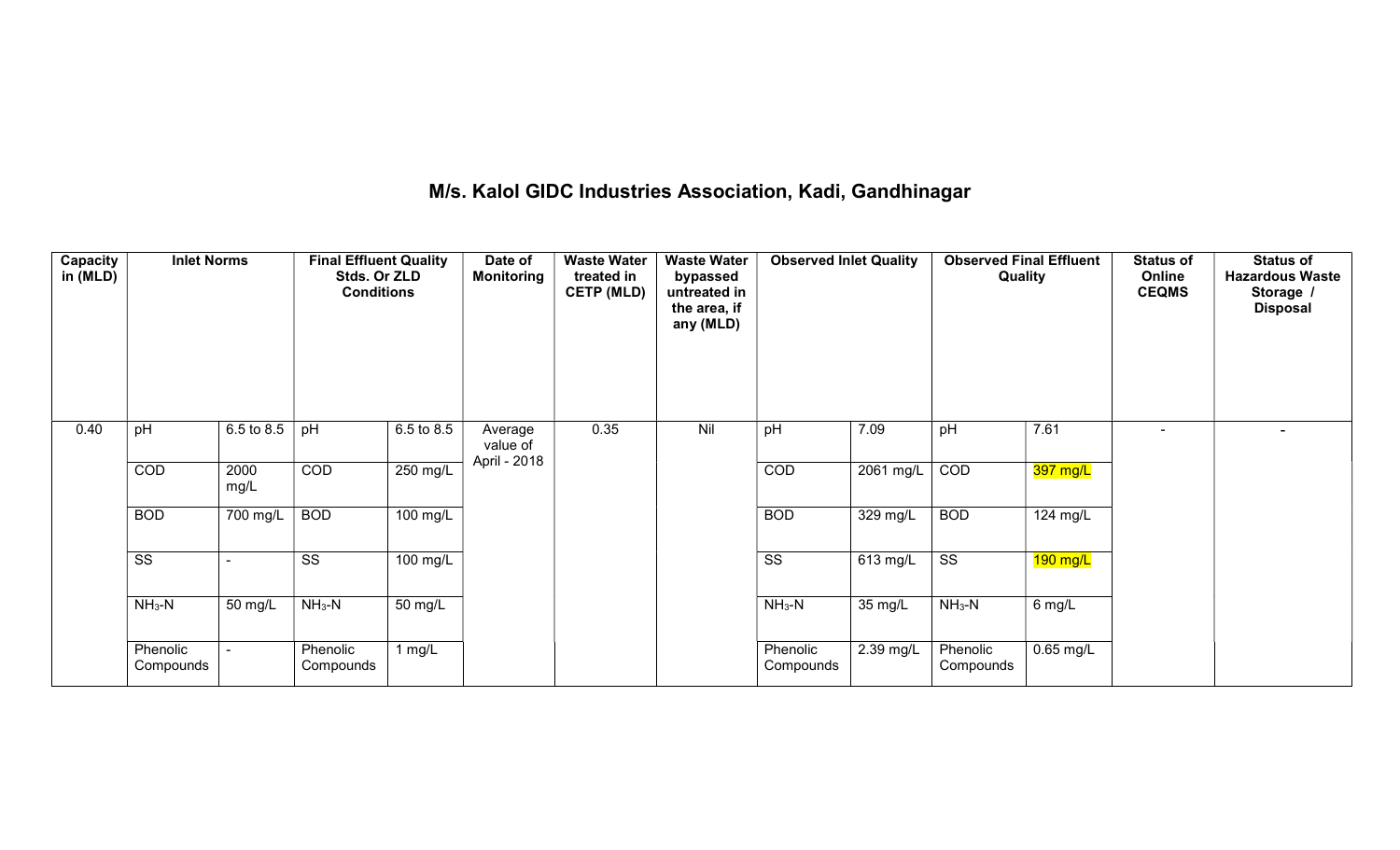## M/s. Zydus Infrastructure Pvt.Ltd, Changodar, Ahmedabad

| Capacity<br>in (MLD) | <b>Inlet Norms</b>                   |             | <b>Final Effluent Quality</b><br>Stds. Or ZLD<br><b>Conditions</b> |                                | Date of<br><b>Monitoring</b> | <b>Waste Water</b><br>treated in<br><b>CETP (MLD)</b> | <b>Waste Water</b><br>bypassed<br>untreated in<br>the area, if<br>any (MLD) | <b>Observed Inlet Quality</b>        |             | <b>Observed Final Effluent</b><br>Quality |            | <b>Status of</b><br>Online<br><b>CEQMS</b> | <b>Status of</b><br><b>Hazardous Waste</b><br>Storage /<br><b>Disposal</b> |
|----------------------|--------------------------------------|-------------|--------------------------------------------------------------------|--------------------------------|------------------------------|-------------------------------------------------------|-----------------------------------------------------------------------------|--------------------------------------|-------------|-------------------------------------------|------------|--------------------------------------------|----------------------------------------------------------------------------|
| 1.5                  | pH                                   | $6 - 8$     | pH                                                                 | No outlet<br>norms             | Average<br>value of          | 1.3                                                   | Nil                                                                         | pH                                   | 7.37        | pH                                        | 6.56       | pH, TOC<br>meter                           | Storage - 22 MT                                                            |
|                      | COD                                  | 850 mg/L    | COD                                                                | are<br>prescribe<br>d as it is | April - 2018                 |                                                       |                                                                             | COD                                  | 248 mg/L    | COD                                       | 30 mg/L    |                                            |                                                                            |
|                      | BOD(3)<br>days at<br>$27^{\circ}C$ ) | $400$ mg/L  | BOD(3)<br>days at<br>$27^{\circ}C$ )                               | a ZLD<br>based<br>CETP by      |                              |                                                       |                                                                             | BOD(3)<br>days at<br>$27^{\circ}C$ ) | $151$ mg/L  | BOD(3)<br>days at<br>$27^{\circ}C$ )      | $9$ mg/L   |                                            |                                                                            |
|                      | SS                                   | 300 mg/L    | SS                                                                 | the<br>means of<br><b>MEE</b>  |                              |                                                       |                                                                             | SS                                   | 48 mg/L     | SS                                        | 8 mg/L     |                                            |                                                                            |
|                      | $NH3-N$                              | $<$ 10 mg/L | $NH3-N$                                                            |                                |                              |                                                       |                                                                             | $NH3-N$                              | 23 mg/L     | $NH3-N$                                   | 3 mg/L     |                                            |                                                                            |
|                      | Phenolic<br>Compounds                | $<$ 3 mg/L  | Phenolic<br>Compounds                                              |                                |                              |                                                       |                                                                             | Phenolic<br>Compounds                | $0.24$ mg/L | Phenolic<br>Compounds                     | <b>BDL</b> |                                            |                                                                            |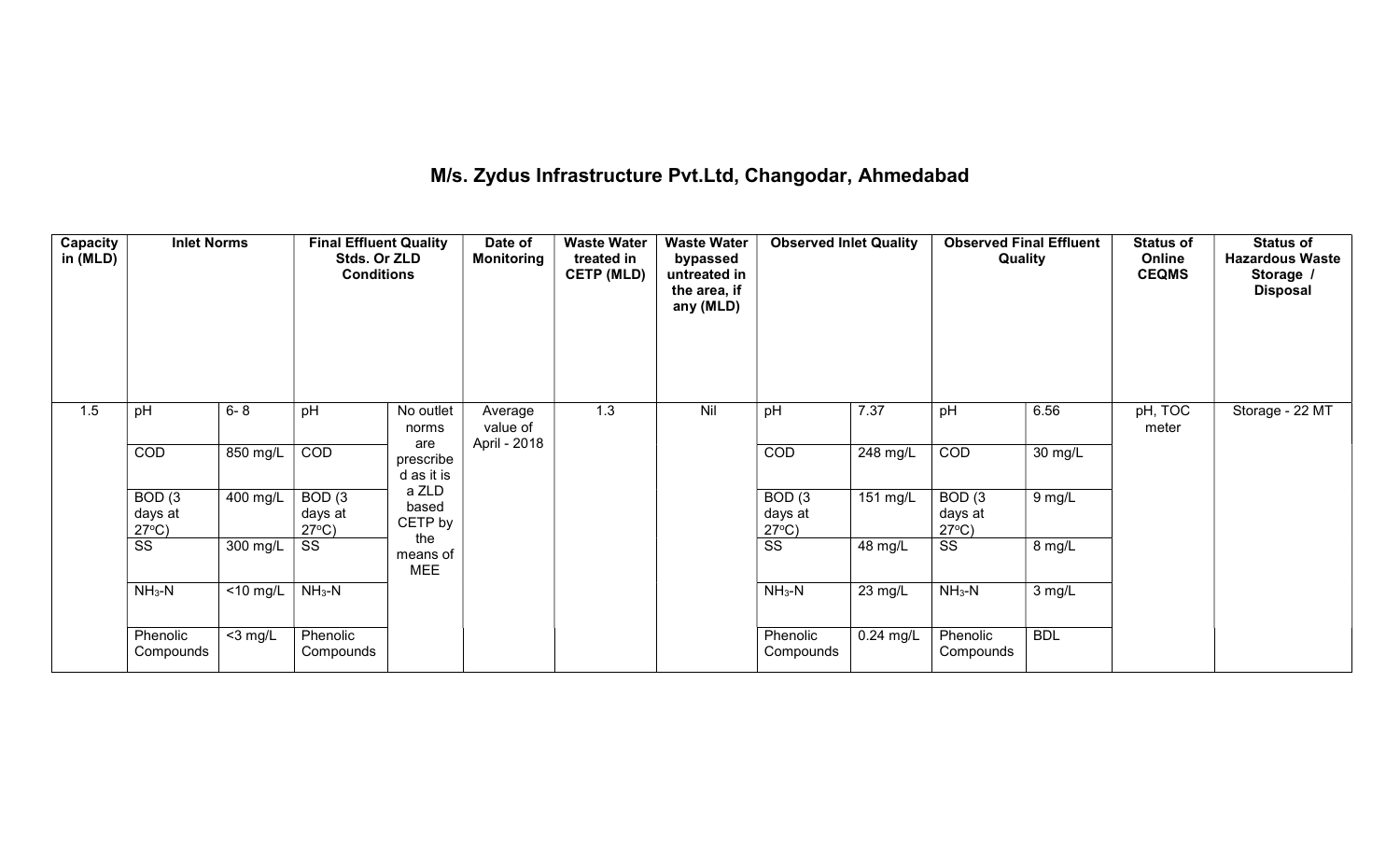#### M/s. Tata Motors Ltd Vendors Park, Sanand, Ahmedabad

| Capacity<br>in (MLD) | <b>Inlet Norms</b>     |                       | <b>Final Effluent Quality</b><br>Stds. Or ZLD<br><b>Conditions</b> |                      | Date of<br><b>Monitoring</b> | <b>Waste Water</b><br>treated in<br><b>CETP (MLD)</b> | <b>Waste Water</b><br>bypassed<br>untreated in<br>the area, if<br>any (MLD) | <b>Observed Inlet Quality</b> |           | Quality                | <b>Observed Final Effluent</b> | <b>Status of</b><br>Online<br><b>CEQMS</b> | <b>Status of</b><br><b>Hazardous Waste</b><br>Storage /<br><b>Disposal</b> |
|----------------------|------------------------|-----------------------|--------------------------------------------------------------------|----------------------|------------------------------|-------------------------------------------------------|-----------------------------------------------------------------------------|-------------------------------|-----------|------------------------|--------------------------------|--------------------------------------------|----------------------------------------------------------------------------|
| 1.5                  | pH                     | $6 - 10.5$            | pH                                                                 | $6.5 - 8.5$          | Average<br>value of          | 0.10                                                  | Nil                                                                         | pH                            | 6.96      | pH                     | 7.90                           | pH, DO<br>meter, TOC                       | $\sim$                                                                     |
|                      | COD                    | 900 mg/L              | COD                                                                | 100 mg/L             | April - 2018                 |                                                       |                                                                             | COD                           | 224 mg/L  | COD                    | 55 mg/L                        | meter, Flow<br>meter                       |                                                                            |
|                      | <b>BOD</b>             | $250$ mg/L            | <b>BOD</b>                                                         | $\overline{30}$ mg/L |                              |                                                       |                                                                             | <b>BOD</b>                    | 111 mg/L  | <b>BOD</b>             | $20 \text{ mg/L}$              |                                            |                                                                            |
|                      | $\overline{\text{ss}}$ | 100 mg/L              | $\overline{\text{SS}}$                                             | 100 mg/L             |                              |                                                       |                                                                             | $\overline{\text{SS}}$        | 168 mg/L  | $\overline{\text{ss}}$ | 24 mg/L                        |                                            |                                                                            |
|                      | $NH3-N$                | 50 mg/L               | $NH3-N$                                                            | 50 mg/L              |                              |                                                       |                                                                             | $NH3-N$                       | 35 mg/L   | $NH3-N$                | $0.56$ mg/L                    |                                            |                                                                            |
|                      | Phenolic<br>Compounds  | Not<br>Applicabl<br>e | Phenolic<br>Compounds                                              | 1 $mg/L$             |                              |                                                       |                                                                             | Phenolic<br>Compounds         | 1.04 mg/L | Phenolic<br>Compounds  | <b>BDL</b>                     |                                            |                                                                            |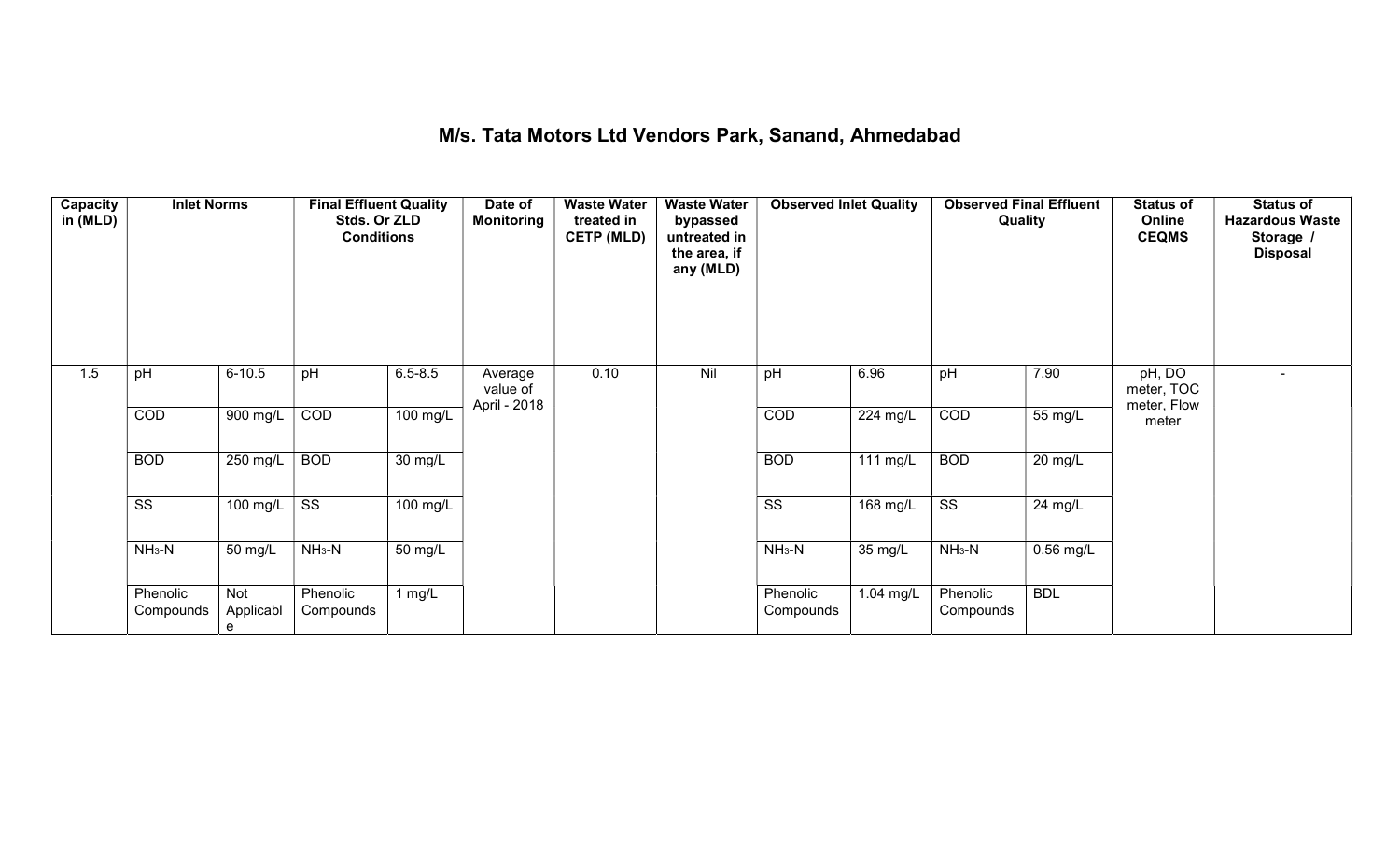## M/s. Bavla Eco Project Ltd., Bavla, Ahmedabad

| Capacity<br>in (MLD) | <b>Inlet Norms</b>     |              | <b>Final Effluent Quality</b><br>Stds. Or ZLD<br><b>Conditions</b> |                              | Date of<br><b>Monitoring</b> | <b>Waste Water</b><br>treated in<br><b>CETP (MLD)</b> | <b>Waste Water</b><br>bypassed<br>untreated in<br>the area, if<br>any (MLD) | <b>Observed Inlet Quality</b> |                       | <b>Observed Final Effluent</b><br>Quality |                    | <b>Status of</b><br>Online<br><b>CEQMS</b> | <b>Status of</b><br><b>Hazardous Waste</b><br>Storage /<br><b>Disposal</b> |
|----------------------|------------------------|--------------|--------------------------------------------------------------------|------------------------------|------------------------------|-------------------------------------------------------|-----------------------------------------------------------------------------|-------------------------------|-----------------------|-------------------------------------------|--------------------|--------------------------------------------|----------------------------------------------------------------------------|
| 1.00                 | pH                     | $5.5 - 8.5$  | pH                                                                 | $6.5 - 8.5$                  | Average<br>value of          | 1.00                                                  | Nil                                                                         | pH                            | 6.24                  | pH                                        | 7.61               | $\blacksquare$                             | Sludge is used as<br>Manure                                                |
|                      | COD                    | 4500<br>mg/L | COD                                                                | 250 mg/L                     | April - 2018                 |                                                       |                                                                             | COD                           | 1801 mg/L             | COD                                       | 587 mg/L           |                                            |                                                                            |
|                      | <b>BOD</b>             | 1500<br>mg/L | <b>BOD</b>                                                         | $100$ mg/L                   |                              |                                                       |                                                                             | <b>BOD</b>                    | $\overline{910}$ mg/L | <b>BOD</b>                                | 252 mg/L           |                                            |                                                                            |
|                      | $\overline{\text{ss}}$ | 300 mg/L     | $\overline{\text{ss}}$                                             | $100$ mg/L                   |                              |                                                       |                                                                             | $\overline{\text{ss}}$        | $236 \text{ mg/L}$    | $\overline{\text{ss}}$                    | $193 \text{ mg/L}$ |                                            |                                                                            |
|                      | $NH3-N$                |              | $NH3-N$                                                            | 50 mg/L                      |                              |                                                       |                                                                             | $NH3-N$                       | 48 mg/L               | $NH3-N$                                   | 25 mg/L            |                                            |                                                                            |
|                      | Phenolic<br>Compounds  |              | Phenolic<br>Compounds                                              | <b>Not</b><br>Applicabl<br>e |                              |                                                       |                                                                             | Phenolic<br>Compounds         | ÷.                    | Phenolic<br>Compounds                     |                    |                                            |                                                                            |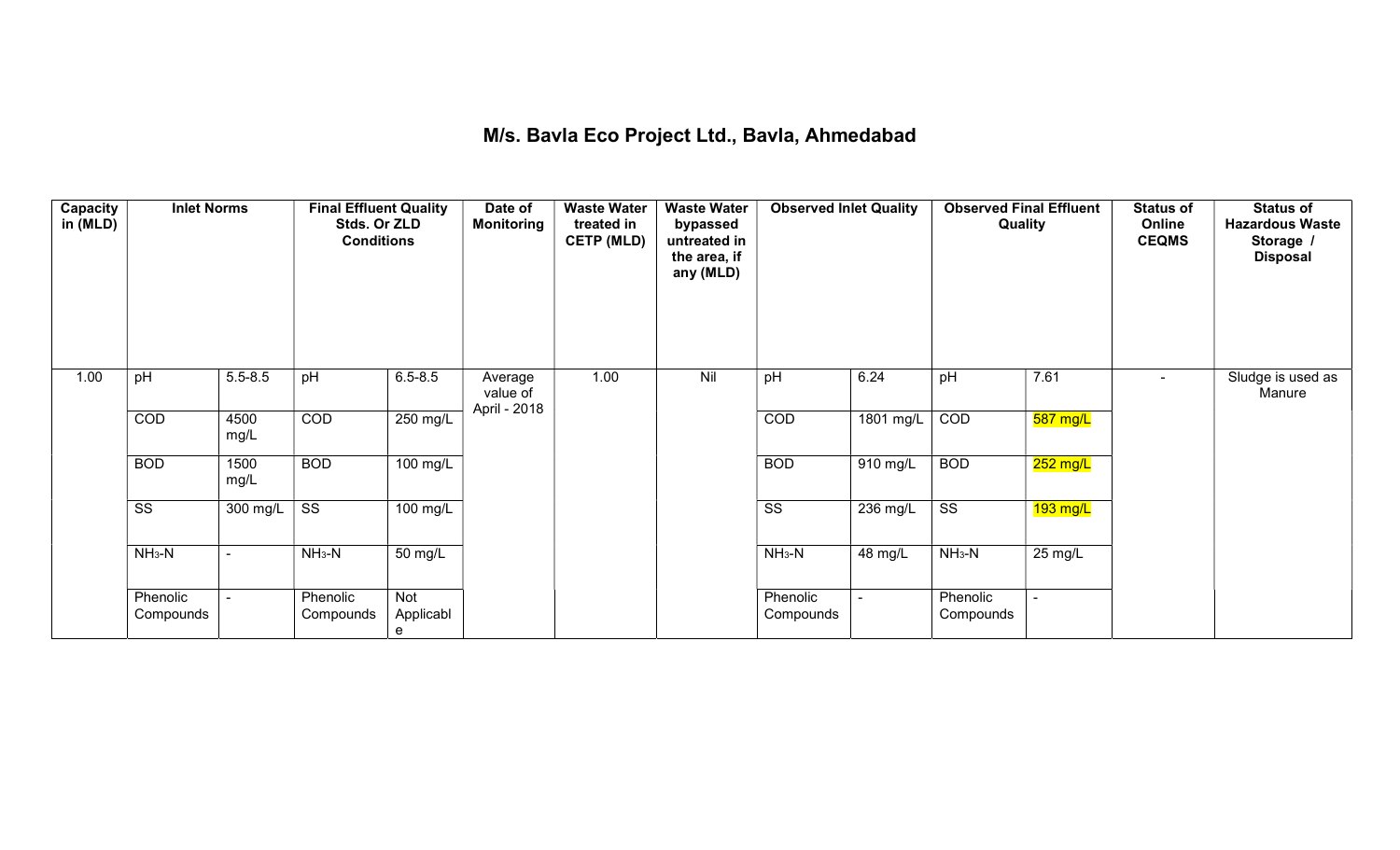## M/s. Vinayak Jal Sudhikaran Sahakari Mandali Ltd, Bavla, Ahmedabad

| Capacity<br>in (MLD) | <b>Inlet Norms</b>     |                | <b>Final Effluent Quality</b><br>Stds. Or ZLD<br><b>Conditions</b> |                       | Date of<br><b>Monitoring</b> | <b>Waste Water</b><br>treated in<br><b>CETP (MLD)</b> | <b>Waste Water</b><br>bypassed<br>untreated in<br>the area, if<br>any (MLD) | <b>Observed Inlet Quality</b> |             | Quality                |          | <b>Status of</b><br>Online<br><b>CEQMS</b> | <b>Status of</b><br><b>Hazardous Waste</b><br>Storage /<br><b>Disposal</b> |
|----------------------|------------------------|----------------|--------------------------------------------------------------------|-----------------------|------------------------------|-------------------------------------------------------|-----------------------------------------------------------------------------|-------------------------------|-------------|------------------------|----------|--------------------------------------------|----------------------------------------------------------------------------|
| 1.50                 | pH                     | $5.5 - 8.5$    | pH                                                                 | $6.5 - 8.5$           | Average<br>value of          | 1.50                                                  | Nil                                                                         | pH                            | 6.82        | pH                     | 7.84     | $\blacksquare$                             | Sludge is used as<br>Manure                                                |
|                      | COD                    | 4500<br>mg/L   | COD                                                                | 250 mg/L              | April - 2018                 |                                                       |                                                                             | COD                           | $1370$ mg/L | COD                    | 192 mg/L |                                            |                                                                            |
|                      | <b>BOD</b>             | 1500<br>mg/L   | <b>BOD</b>                                                         | $100$ mg/L            |                              |                                                       |                                                                             | <b>BOD</b>                    | 907 mg/L    | <b>BOD</b>             | 97 mg/L  |                                            |                                                                            |
|                      | $\overline{\text{ss}}$ | 300 mg/L       | $\overline{\text{SS}}$                                             | 100 mg/L              |                              |                                                       |                                                                             | $\overline{\text{SS}}$        | 118 mg/L    | $\overline{\text{ss}}$ | 76 mg/L  |                                            |                                                                            |
|                      | $NH3-N$                | $\blacksquare$ | $NH3-N$                                                            | 50 mg/L               |                              |                                                       |                                                                             | $NH3-N$                       | 77 mg/L     | $NH3-N$                | 13 mg/L  |                                            |                                                                            |
|                      | Phenolic<br>Compounds  |                | Phenolic<br>Compounds                                              | Not<br>Applicabl<br>e |                              |                                                       |                                                                             | Phenolic<br>Compounds         |             | Phenolic<br>Compounds  |          |                                            |                                                                            |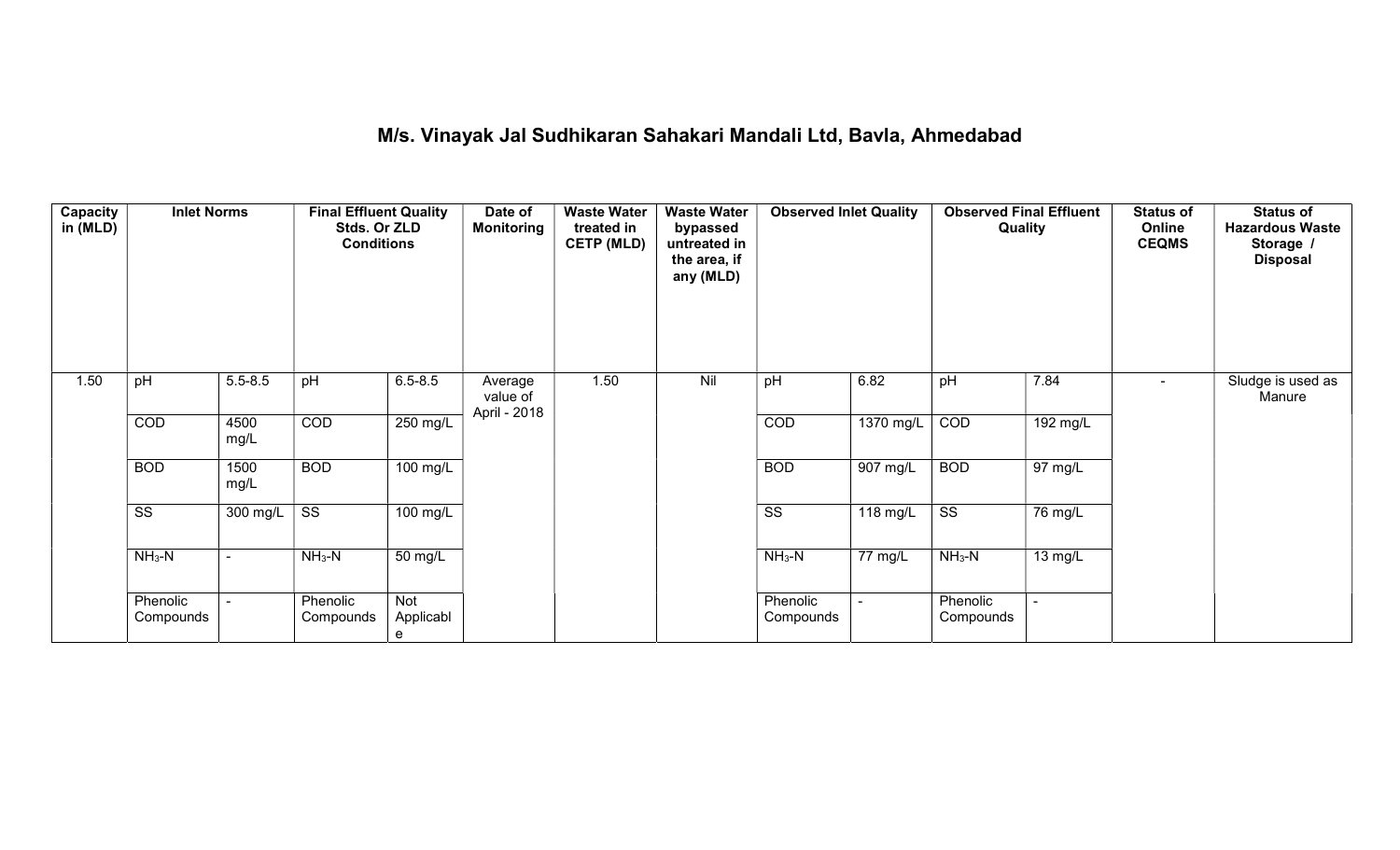# M/s. Jay Khodiyar Enviro-Technologies Pvt. Ltd., Rajkot

| Capacity<br>in (MLD) | <b>Inlet Norms</b>     |                          | <b>Final Effluent Quality</b><br>Stds. Or ZLD<br><b>Conditions</b> |                      | Date of<br><b>Monitoring</b>        | <b>Waste Water</b><br>treated in<br><b>CETP (MLD)</b> | <b>Waste Water</b><br>bypassed<br>untreated in<br>the area, if<br>any (MLD) | <b>Observed Inlet Quality</b> |                   | <b>Observed Final Effluent</b><br>Quality |            | <b>Status of</b><br>Online<br><b>CEQMS</b> | <b>Status of</b><br><b>Hazardous Waste</b><br>Storage /<br><b>Disposal</b> |
|----------------------|------------------------|--------------------------|--------------------------------------------------------------------|----------------------|-------------------------------------|-------------------------------------------------------|-----------------------------------------------------------------------------|-------------------------------|-------------------|-------------------------------------------|------------|--------------------------------------------|----------------------------------------------------------------------------|
| 0.025                | pH                     | Up to 5                  | pH                                                                 | 6.5 to 8.5           | Average<br>value of<br>April - 2018 | 0.007                                                 | Nil                                                                         | pH                            | 1.95              | pH                                        | 7.72       |                                            | Storage $-8$ MT                                                            |
|                      | COD                    | 250 mg/L                 | COD                                                                | 100 mg/L             |                                     |                                                       |                                                                             | COD                           | $21 \text{ mg/L}$ | COD                                       | 11 $mg/L$  |                                            |                                                                            |
|                      | <b>BOD</b>             | $100 \text{ mg/L}$       | <b>BOD</b>                                                         | $\overline{30}$ mg/L |                                     |                                                       |                                                                             | <b>BOD</b>                    | 4 mg/L            | <b>BOD</b>                                | $2$ mg/L   |                                            |                                                                            |
|                      | $\overline{\text{SS}}$ | 250 mg/L                 | $\overline{\text{SS}}$                                             | $100$ mg/L           |                                     |                                                       |                                                                             | $\overline{\text{ss}}$        | 168 mg/L          | $\overline{\text{ss}}$                    | 34 mg/L    |                                            |                                                                            |
|                      | $NH3-N$                | $\overline{\phantom{a}}$ | $NH3-N$                                                            | 50 mg/L              |                                     |                                                       |                                                                             | $NH3-N$                       | 13 mg/L           | $NH3-N$                                   | $0.5$ mg/L |                                            |                                                                            |
|                      | Phenolic<br>Compounds  |                          | Phenolic<br>Compounds                                              | 1 $mg/L$             |                                     |                                                       |                                                                             | Phenolic<br>Compounds         | <b>BDL</b>        | Phenolic<br>Compounds                     | <b>BDL</b> |                                            |                                                                            |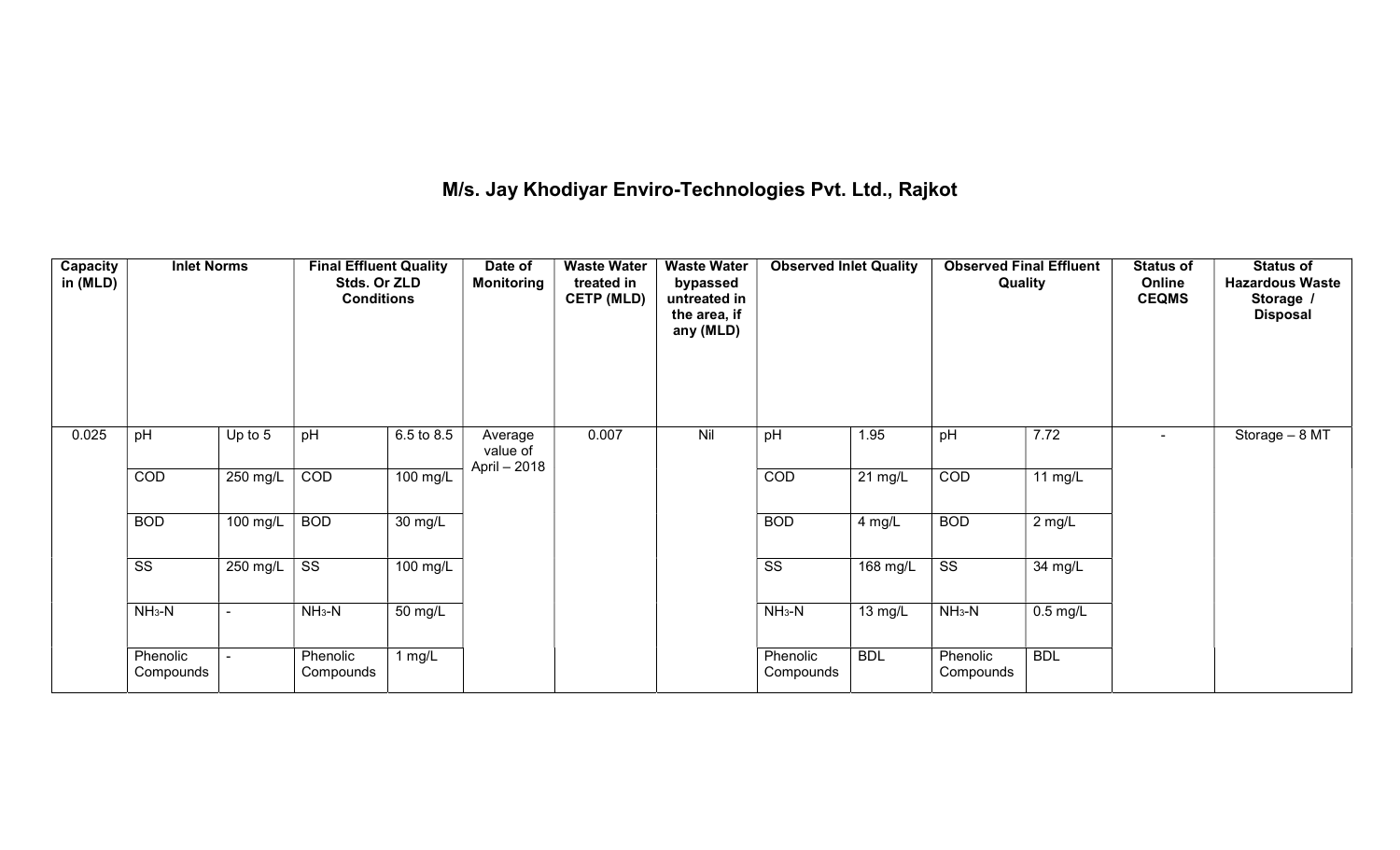## M/s. Jetpur Dyeing & Printing Association, Jetpur, Rajkot

| Capacity<br>in (MLD) | <b>Inlet Norms</b>     |                  | <b>Final Effluent Quality</b><br>Stds. Or ZLD<br><b>Conditions</b> |                      | <b>Waste Water</b><br>Date of<br><b>Waste Water</b><br><b>Monitoring</b><br>treated in<br>bypassed<br><b>CETP (MLD)</b><br>untreated in<br>the area, if<br>any (MLD) |      | <b>Observed Inlet Quality</b> |                        | <b>Observed Final Effluent</b><br>Quality |                        | <b>Status of</b><br>Online<br><b>CEQMS</b> | <b>Status of</b><br><b>Hazardous Waste</b><br>Storage /<br><b>Disposal</b> |  |
|----------------------|------------------------|------------------|--------------------------------------------------------------------|----------------------|----------------------------------------------------------------------------------------------------------------------------------------------------------------------|------|-------------------------------|------------------------|-------------------------------------------|------------------------|--------------------------------------------|----------------------------------------------------------------------------|--|
| 10.00                | pH                     | 10.5-12.0        | pH                                                                 | $6.5 - 8.5$          | Average<br>value of<br>April - 2018                                                                                                                                  | 7.00 | Nil                           | pH                     | 8.62                                      | pH                     | 7.72                                       | pH, Flow<br>meter                                                          |  |
|                      | COD                    | 1000<br>mg/L     | COD                                                                | $250 \text{ mg/L}$   |                                                                                                                                                                      |      |                               | COD                    | 995 mg/L                                  | COD                    | 143 mg/L                                   |                                                                            |  |
|                      | <b>BOD</b>             | 350 mg/L         | <b>BOD</b>                                                         | $100 \text{ mg/L}$   |                                                                                                                                                                      |      |                               | <b>BOD</b>             | 397 mg/L                                  | <b>BOD</b>             | $38 \text{ mg/L}$                          |                                                                            |  |
|                      | $\overline{\text{SS}}$ | 2000<br>mg/L     | $\overline{\text{SS}}$                                             | $100$ mg/L           |                                                                                                                                                                      |      |                               | $\overline{\text{SS}}$ | $220 \text{ mg/L}$                        | $\overline{\text{ss}}$ | 93 mg/L                                    |                                                                            |  |
|                      | $NH3-N$                | 75 mg/L          | $NH3-N$                                                            | $\overline{50}$ mg/L |                                                                                                                                                                      |      |                               | $NH3-N$                | 20 mg/L                                   | $NH3-N$                | 17 mg/L                                    |                                                                            |  |
|                      | Phenolic<br>Compounds  | $5 \text{ mg/L}$ | Phenolic<br>Compounds                                              | 1 mg/L               |                                                                                                                                                                      |      |                               | Phenolic<br>Compounds  |                                           | Phenolic<br>Compounds  |                                            |                                                                            |  |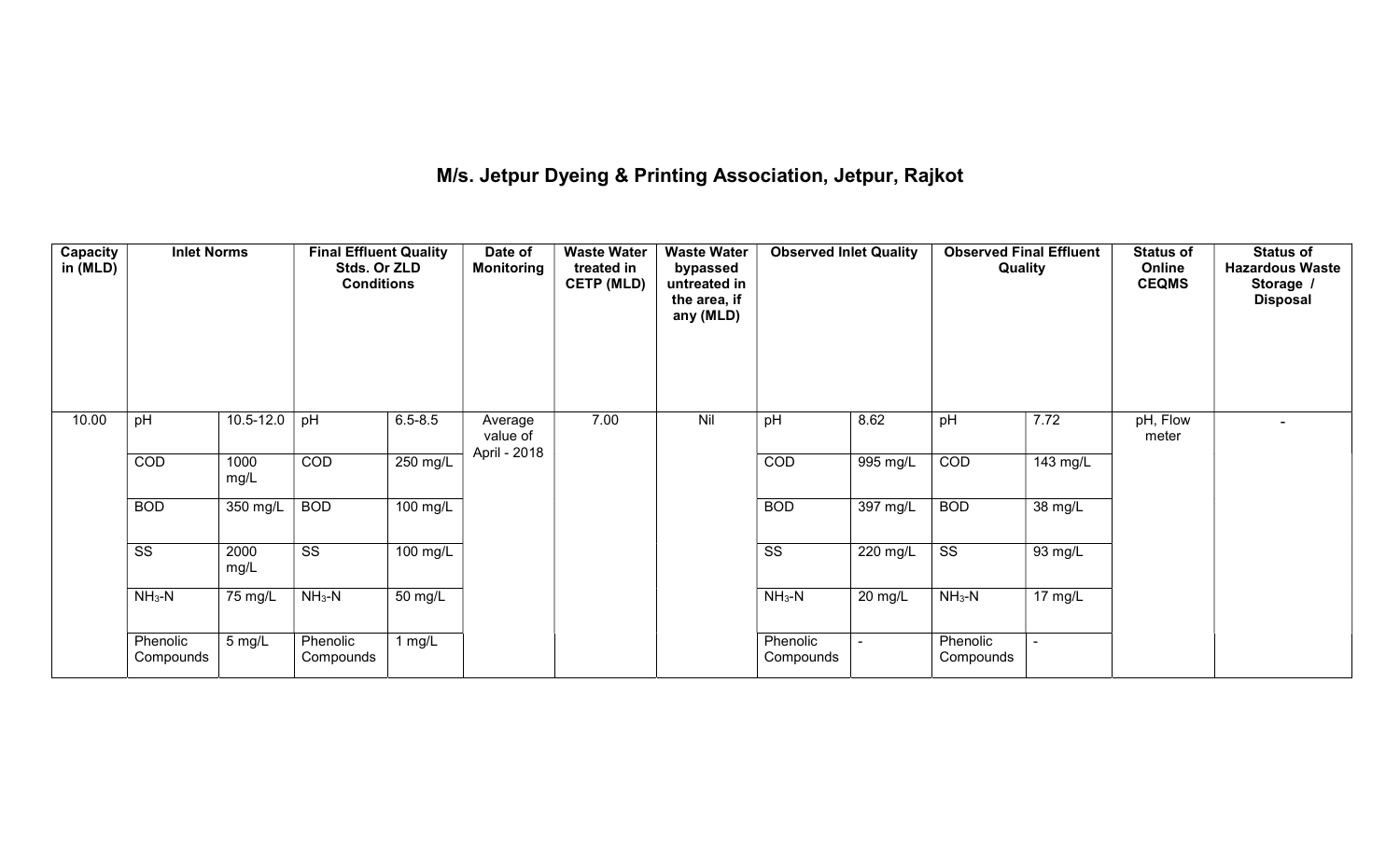# M/s. Shri Dhareshwar GIDC Vistar Association,Dhareshwar, Rajkot

| Capacity<br>in (MLD) | <b>Inlet Norms</b>     |                  | <b>Final Effluent Quality</b><br>Stds. Or ZLD<br><b>Conditions</b> |                       | <b>Waste Water</b><br>Date of<br><b>Monitoring</b><br>treated in<br><b>CETP (MLD)</b> |      | <b>Waste Water</b><br>bypassed<br>untreated in<br>the area, if<br>any (MLD) | <b>Observed Inlet Quality</b> |                       | <b>Observed Final Effluent</b><br>Quality |          | <b>Status of</b><br>Online<br><b>CEQMS</b> | <b>Status of</b><br><b>Hazardous Waste</b><br>Storage<br><b>Disposal</b> |
|----------------------|------------------------|------------------|--------------------------------------------------------------------|-----------------------|---------------------------------------------------------------------------------------|------|-----------------------------------------------------------------------------|-------------------------------|-----------------------|-------------------------------------------|----------|--------------------------------------------|--------------------------------------------------------------------------|
| 0.09                 | pH                     | $10.5 - 12$      | pH                                                                 | 6.5 to 9              | Average<br>value of<br>April - 2018                                                   | 0.07 | Nil                                                                         | pH                            | 6.92                  | pH                                        | 7.48     | pH, Flow<br>Meter                          | Storage - 9 kg                                                           |
|                      | COD                    | 1000<br>mg/L     | COD                                                                | 100 mg/L              |                                                                                       |      |                                                                             | COD                           | 979 mg/L              | COD                                       | 539 mg/L |                                            |                                                                          |
|                      | <b>BOD</b>             | 350 mg/L         | <b>BOD</b>                                                         | $\overline{30}$ mg/L  |                                                                                       |      |                                                                             | <b>BOD</b>                    | 174 mg/L              | <b>BOD</b>                                | 57 mg/L  |                                            |                                                                          |
|                      | $\overline{\text{ss}}$ | 2000<br>mg/L     | $\overline{\text{SS}}$                                             | $\overline{100}$ mg/L |                                                                                       |      |                                                                             | $\overline{\text{SS}}$        | $\overline{274}$ mg/L | $\overline{\text{SS}}$                    | 94 mg/L  |                                            |                                                                          |
|                      | $NH3-N$                | 75 mg/L          | $NH3-N$                                                            | $\overline{50}$ mg/L  |                                                                                       |      |                                                                             | $NH3-N$                       | 6 mg/L                | $NH3-N$                                   | 7 mg/L   |                                            |                                                                          |
|                      | Phenolic<br>Compounds  | $5 \text{ mg/L}$ | Phenolic<br>Compounds                                              | 1 mg/L                |                                                                                       |      |                                                                             | Phenolic<br>Compounds         | $\sim$                | Phenolic<br>Compounds                     |          |                                            |                                                                          |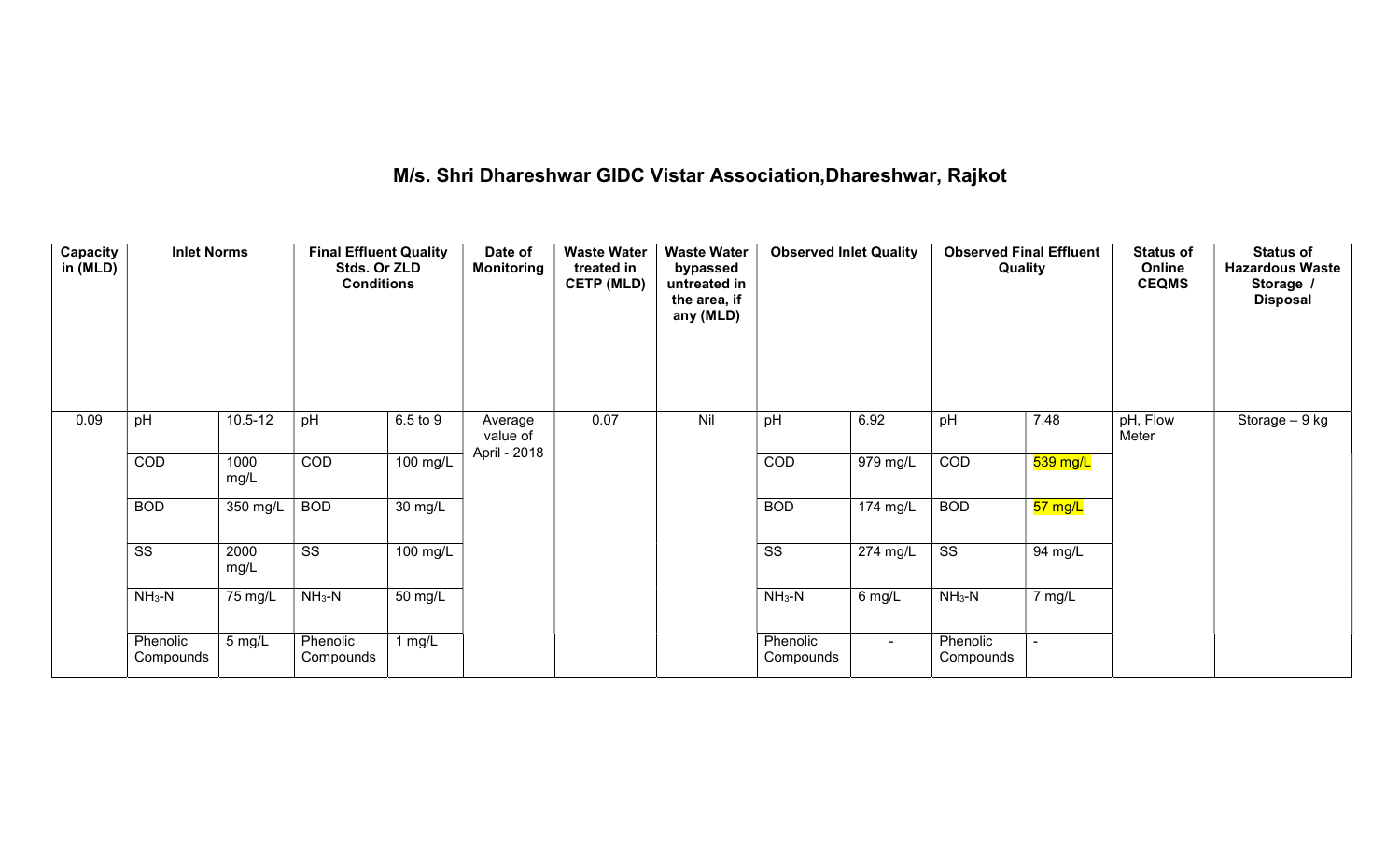## M/s. Bhatgam Washing Ghat Suddhikaran Yojana Pvt. Ltd., Bhatgam,Rajkot

| <b>Capacity</b><br>in (MLD) | <b>Inlet Norms</b>     |              | <b>Final Effluent Quality</b><br>Stds. Or ZLD<br><b>Conditions</b> |                   | Date of<br><b>Monitoring</b>           | <b>Waste Water</b><br>treated in<br><b>CETP (MLD)</b> | <b>Waste Water</b><br>bypassed<br>untreated in<br>the area, if<br>any (MLD) | <b>Observed Inlet Quality</b> |                | <b>Observed Final Effluent</b><br>Quality |                | <b>Status of</b><br>Online<br><b>CEQMS</b> | <b>Status of</b><br><b>Hazardous Waste</b><br>Storage /<br><b>Disposal</b> |
|-----------------------------|------------------------|--------------|--------------------------------------------------------------------|-------------------|----------------------------------------|-------------------------------------------------------|-----------------------------------------------------------------------------|-------------------------------|----------------|-------------------------------------------|----------------|--------------------------------------------|----------------------------------------------------------------------------|
| 30                          | pH                     | $10.5 - 12$  | pH                                                                 | $6.5 - 9$         | No visit in<br>the month<br>of April - | 6.00                                                  | Nil                                                                         | pH                            |                | pH                                        |                | pH, Flow<br>meter, SS,<br>Color, MLSS,     | $\blacksquare$                                                             |
|                             | COD                    | 1000<br>mg/L | COD                                                                | 100 mg/L          | 2018                                   |                                                       |                                                                             | COD                           | $\sim$         | COD                                       | $\blacksquare$ | <b>COD</b>                                 |                                                                            |
|                             | <b>BOD</b>             | 350 mg/L     | <b>BOD</b>                                                         | $30 \text{ mg/L}$ |                                        |                                                       |                                                                             | <b>BOD</b>                    | $\sim$         | <b>BOD</b>                                | $\blacksquare$ |                                            |                                                                            |
|                             | $\overline{\text{ss}}$ | 2000<br>mg/L | $\overline{\text{ss}}$                                             | $100$ mg/L        |                                        |                                                       |                                                                             | $\overline{\text{ss}}$        | $\blacksquare$ | $\overline{\text{ss}}$                    | $\blacksquare$ |                                            |                                                                            |
|                             | $NH3-N$                | 75 mg/L      | $NH3-N$                                                            | $50 \text{ mg/L}$ |                                        |                                                       |                                                                             | $NH3-N$                       | $\blacksquare$ | $NH3-N$                                   | $\blacksquare$ |                                            |                                                                            |
|                             | Phenolic<br>Compounds  | 5 mg/L       | Phenolic<br>Compounds                                              | $1$ mg/L          |                                        |                                                       |                                                                             | Phenolic<br>Compounds         | $\sim$         | Phenolic<br>Compounds                     | $\blacksquare$ |                                            |                                                                            |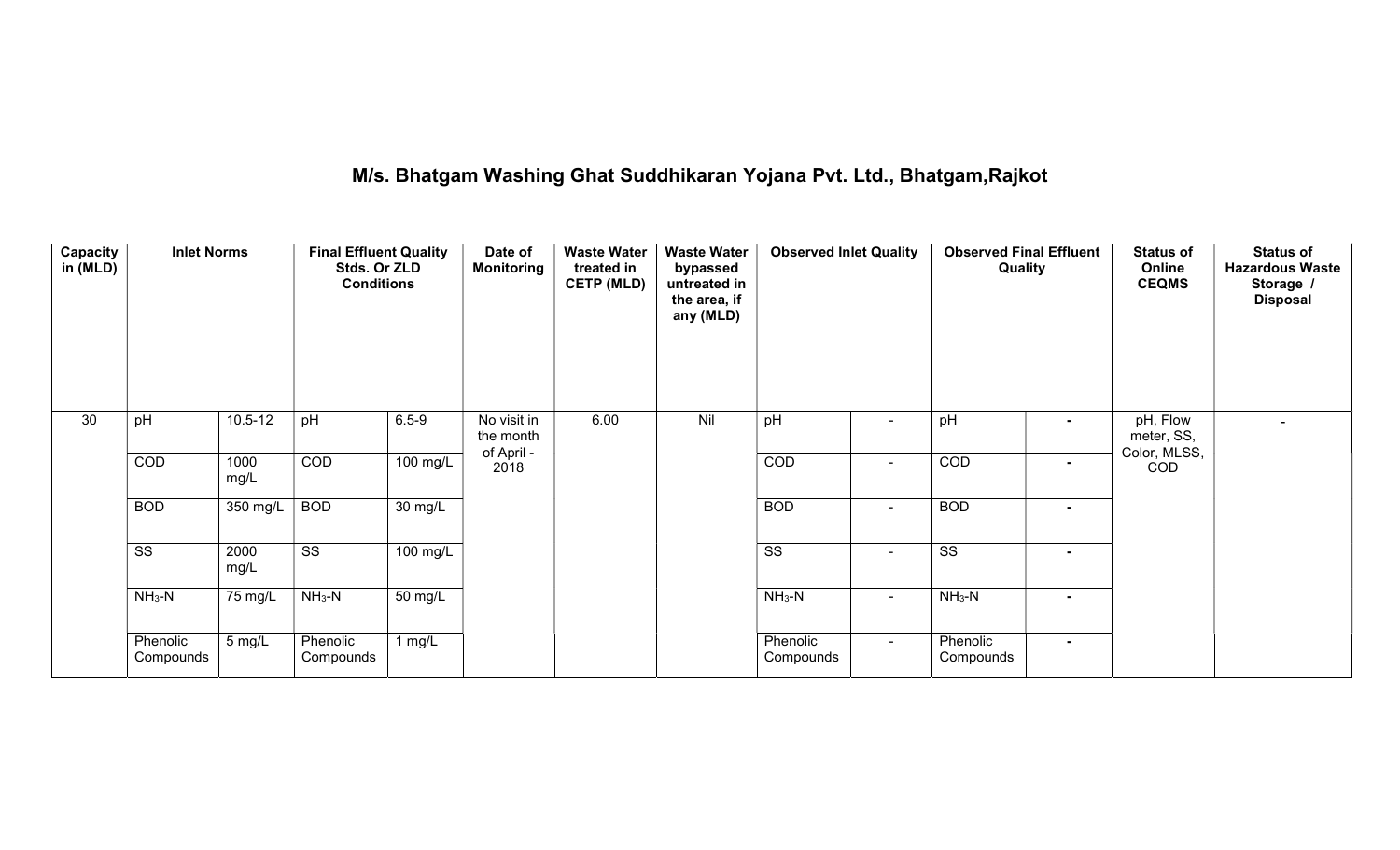## M/s. Veraval Industries Association, Veraval, Junagadh

| Capacity<br>in (MLD) |                        |              | <b>Final Effluent Quality</b><br>Stds. Or ZLD<br><b>Conditions</b> |                    | Date of<br><b>Monitoring</b> | <b>Waste Water</b><br>treated in<br><b>CETP (MLD)</b> | <b>Waste Water</b><br>bypassed<br>untreated in<br>the area, if<br>any (MLD) | <b>Observed Inlet Quality</b> |            | <b>Observed Final Effluent</b><br>Quality |                       | <b>Status of</b><br>Online<br><b>CEQMS</b> | <b>Status of</b><br><b>Hazardous Waste</b><br>Storage /<br><b>Disposal</b> |
|----------------------|------------------------|--------------|--------------------------------------------------------------------|--------------------|------------------------------|-------------------------------------------------------|-----------------------------------------------------------------------------|-------------------------------|------------|-------------------------------------------|-----------------------|--------------------------------------------|----------------------------------------------------------------------------|
| $5\phantom{.0}$      | pH                     | 5.5 to 9     | pH                                                                 | 6 to 9             | Average<br>value of          | 1.5                                                   | Nil                                                                         | pH                            | 7.03       | pH                                        | 7.67                  | $\blacksquare$                             | Storage- 500 kg                                                            |
|                      | COD                    | 3500<br>mg/L | COD                                                                | 250 mg/L           | April - 2018                 |                                                       |                                                                             | COD                           | 1244 mg/L  | COD                                       | 168 mg/L              |                                            |                                                                            |
|                      | <b>BOD</b>             | 1000<br>mg/L | <b>BOD</b>                                                         | $100 \text{ mg/L}$ |                              |                                                       |                                                                             | <b>BOD</b>                    | 398 mg/L   | <b>BOD</b>                                | 51 mg/L               |                                            |                                                                            |
|                      | $\overline{\text{ss}}$ | 200 mg/L     | $\overline{\text{ss}}$                                             | 100 mg/L           |                              |                                                       |                                                                             | $\overline{\text{ss}}$        | $196$ mg/L | $\overline{\text{ss}}$                    | 86 mg/L               |                                            |                                                                            |
|                      | $NH3-N$                | 50 mg/L      | $NH3-N$                                                            | 50 mg/L            |                              |                                                       |                                                                             | $NH3-N$                       | 917 mg/L   | $NH_3-N$                                  | $\overline{231}$ mg/L |                                            |                                                                            |
|                      | Phenol                 |              | Phenol                                                             |                    |                              |                                                       |                                                                             | Phenolic<br>Compounds         |            | Phenolic<br>Compounds                     |                       |                                            |                                                                            |